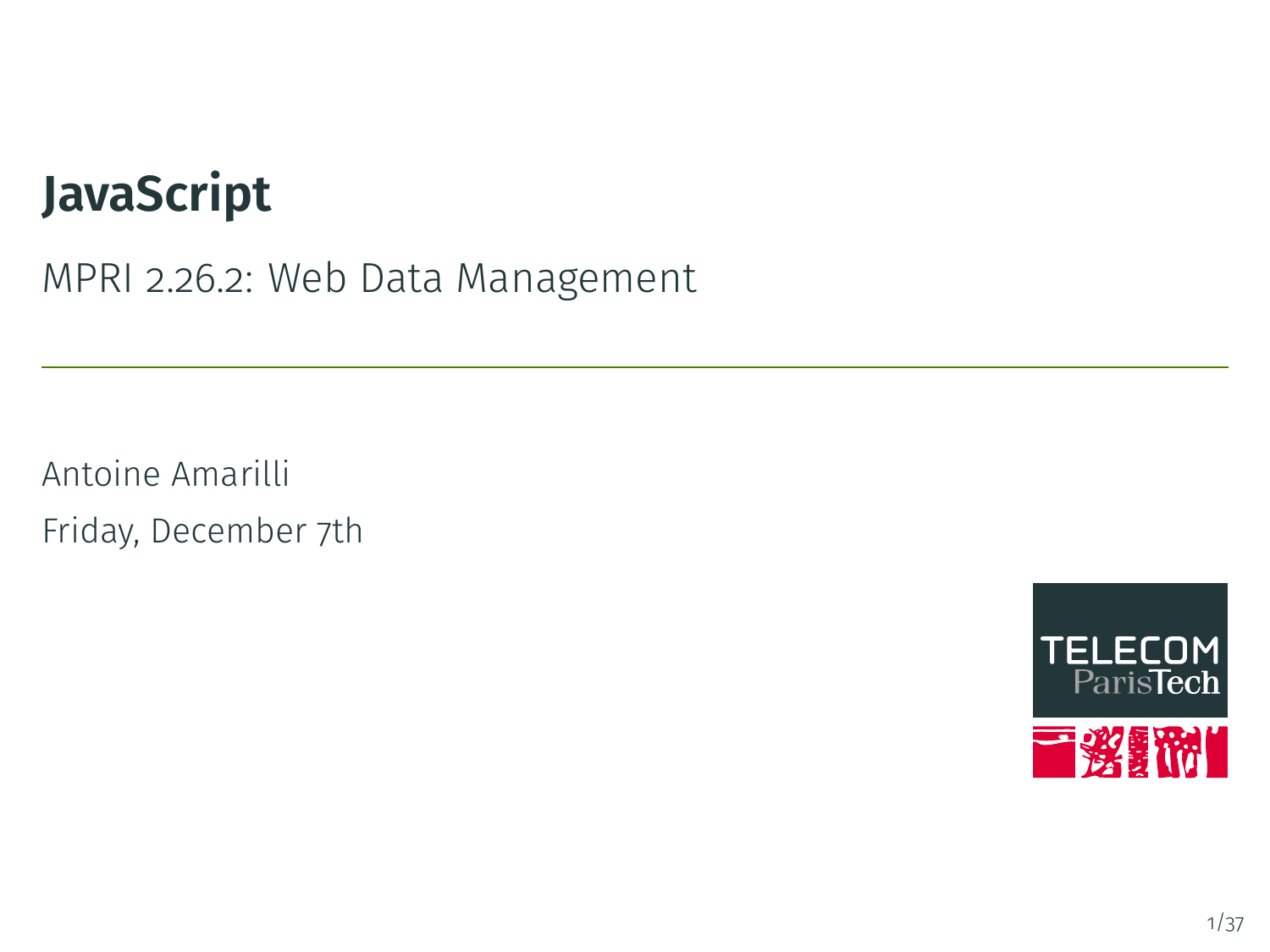- <span id="page-1-0"></span>• Dynamic changes on the client without refreshing the page
- **Simple cases**: form validation, menus, etc.
	- $\rightarrow$  going **beyond** what HTML and CSS allow
	- $\rightarrow$  being **compatible** with old browsers
- **Complex cases**: writing entire in-browser applications in JS (aka single page applications, SPA)
- The language of the Web is **JavaScript** (ECMAScript standard)
	- $\rightarrow$  Beware, it's unrelated to **Java!**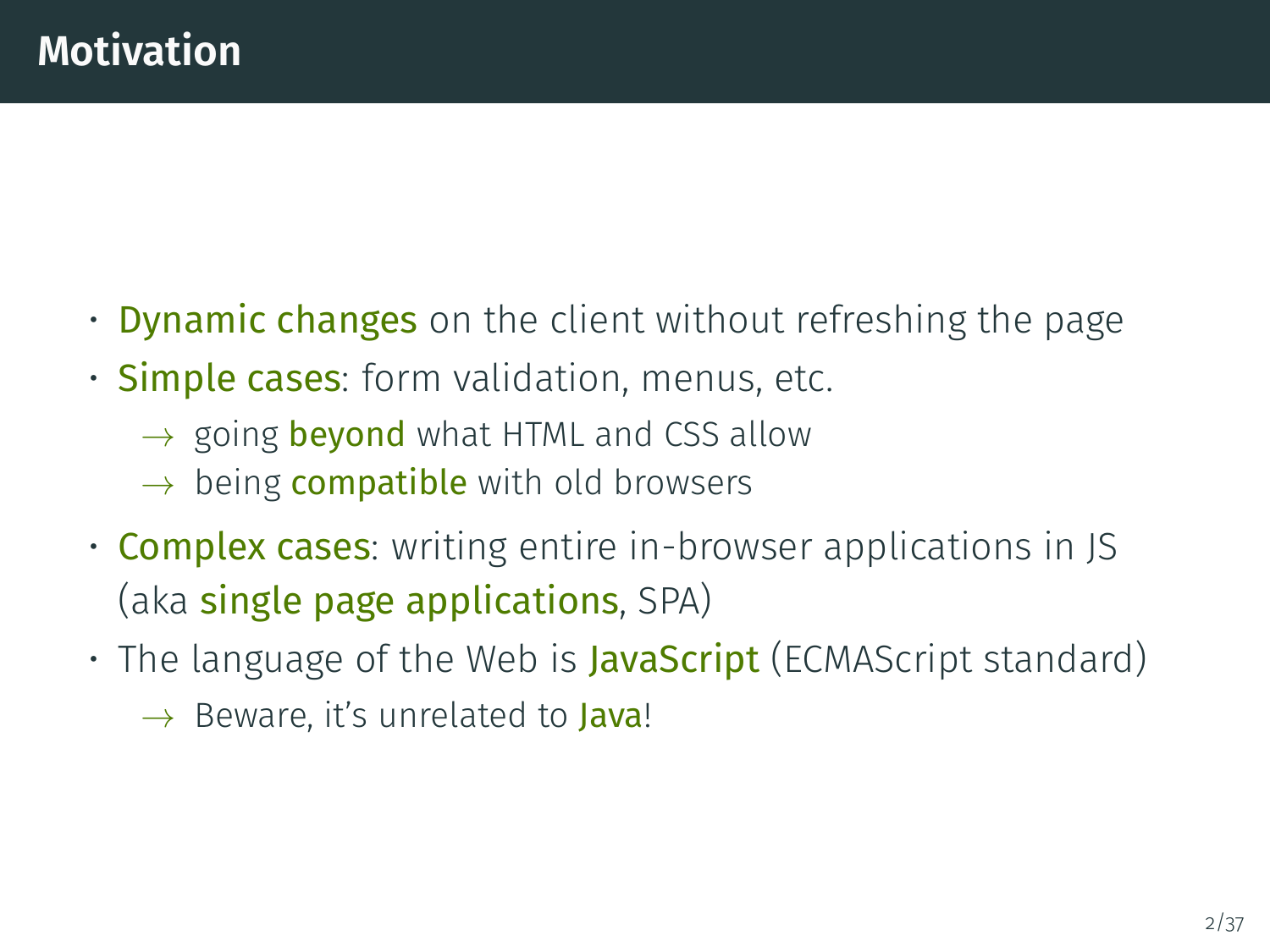## <span id="page-2-0"></span>[JavaScript](#page-2-0)

[JavaScript and HTML](#page-9-0)

[AJAX](#page-18-0)

[Front-end Javascript frameworks](#page-23-0)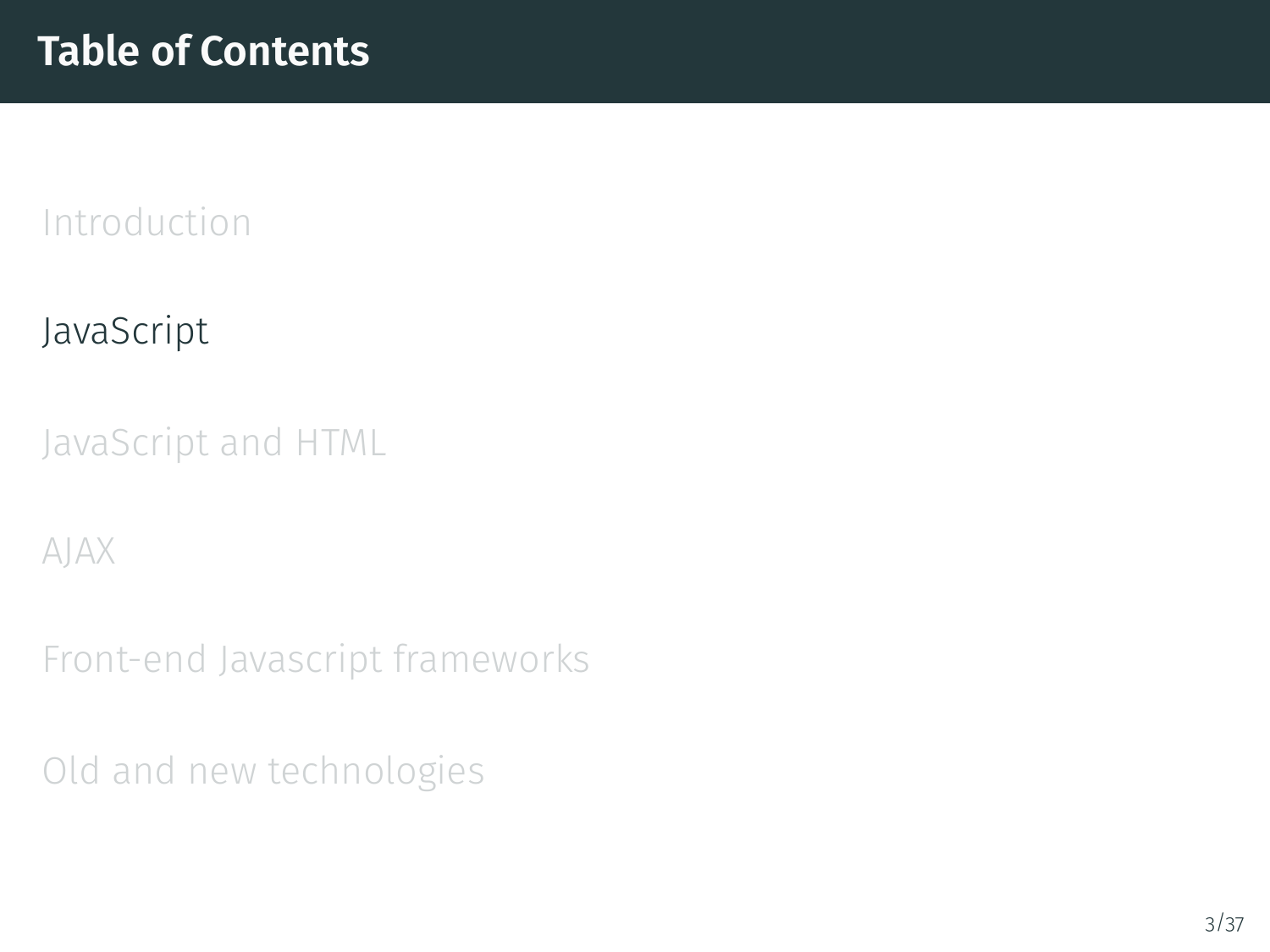- **ECMAScript**: name of the standard (ECMA-262, 2011, 258 pages)
- JavaScript is a **full-featured** programming language!
- $\cdot$  It is **interpreted** (traditionally) and high-level
- Dynamic typing
	- $\rightarrow$  at runtime
	- $\rightarrow$  typing of values, not of variables (like Python)
	- $\rightarrow$  implicit **conversions** are very flexible (too flexible?)
- Dynamic code execution with **eval**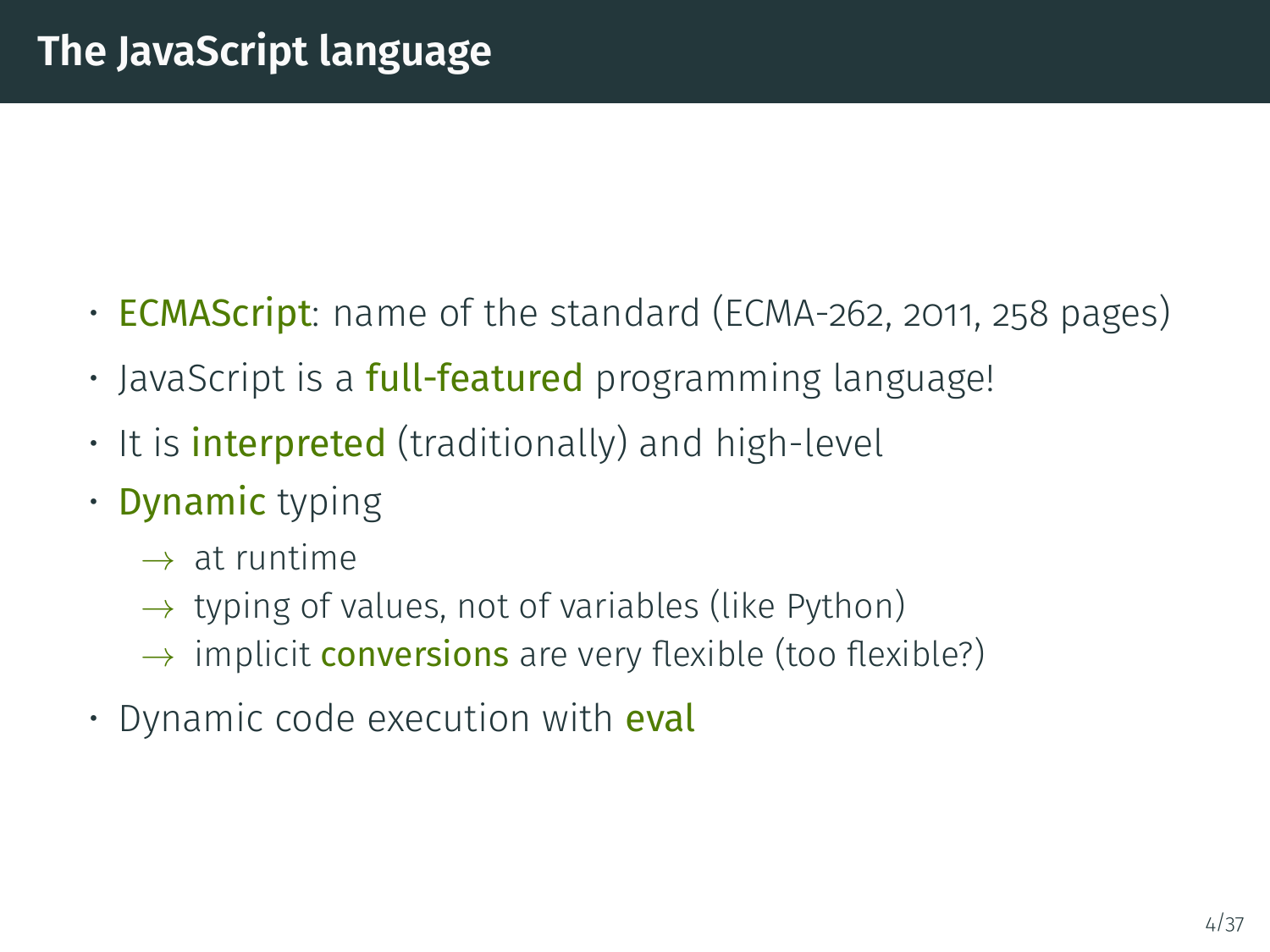- 1999: ECMAScript 3, addition of regexps, try/catch
- 2009: ECMAScript 5, addition of **strict mode**
- ES2015: addition of classes, iterators, generator expressions, promises, arrow functions
- ES2017: ECMAScript 8, adds atomics, async/await, etc.
- ES2018: asynchronous loops, promises extensions, regexp extensions (e.g., named capture groups)
- $\rightarrow$  Polyfills: implement new features in old language versions for legacy browsers
- → Style guides for JavaScript, e.g., Google<sup>1</sup>, AirBNB<sup>2</sup>

<sup>1</sup> <https://google.github.io/styleguide/javascriptguide.xml> 2 <https://github.com/airbnb/javascript>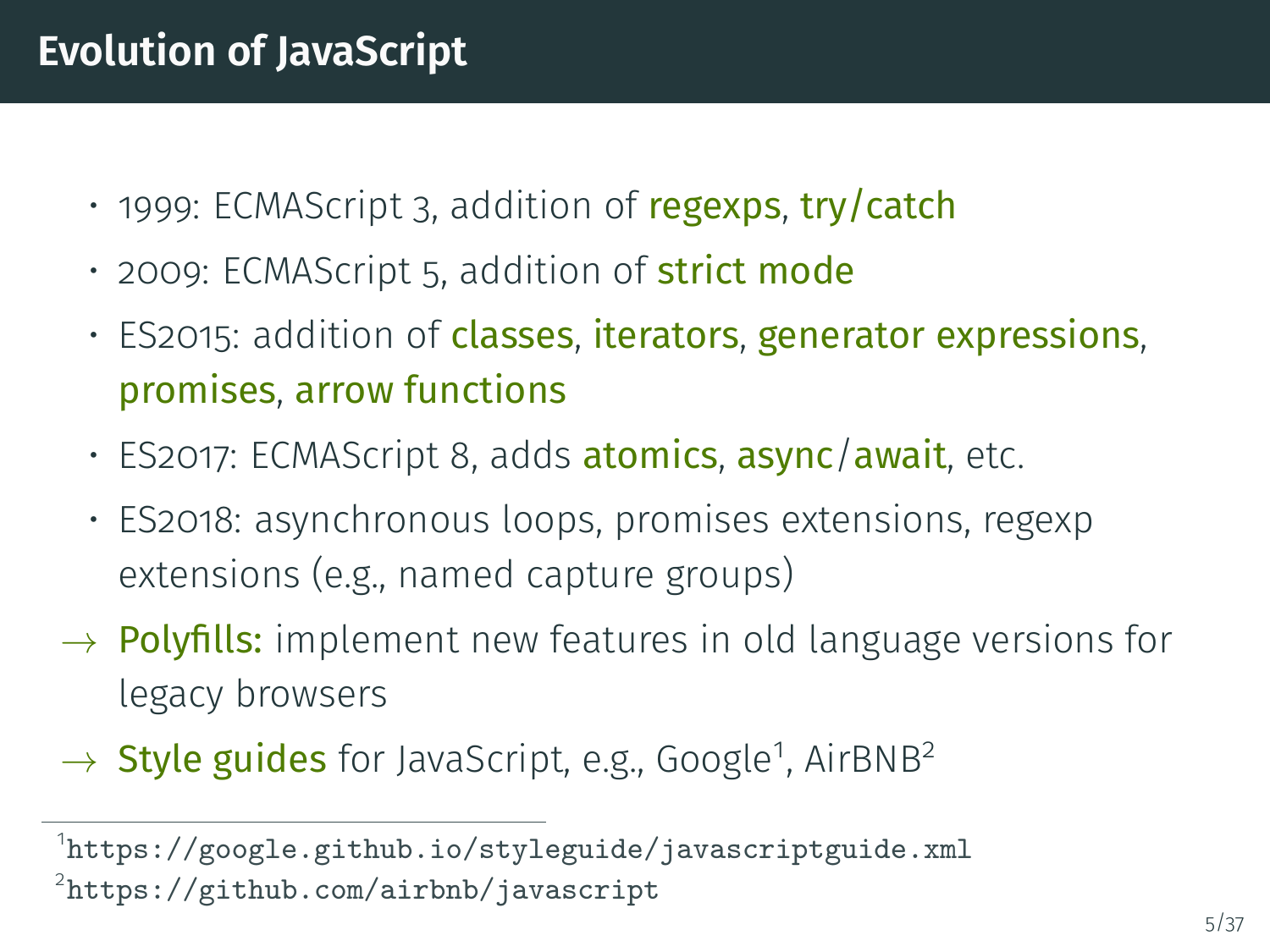- Object-oriented language, with **prototypes** (cloning existing objects) rather than classes
- **First-class** functions (anonymous functions, closures; functions are also objects)
- Support for **exceptions**
- Object syntax:
	- foo.a for member a of object foo
	- $\cdot$  foo.b(arg) to call method b of foo with argument arg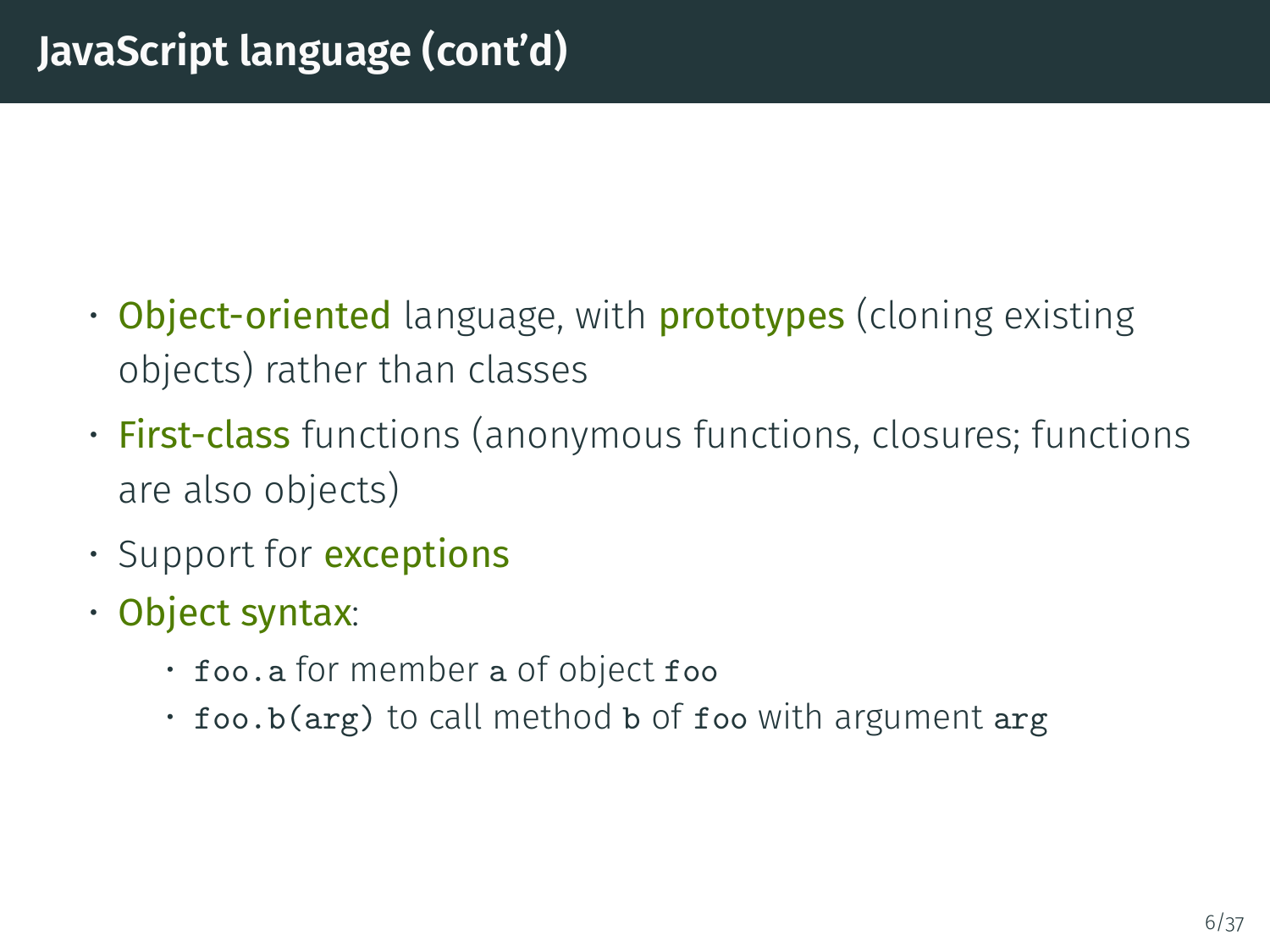```
function factorial(n) {
    if (n == 0) {
        return 1;
    }
    return n * factorial(n - 1);
}
```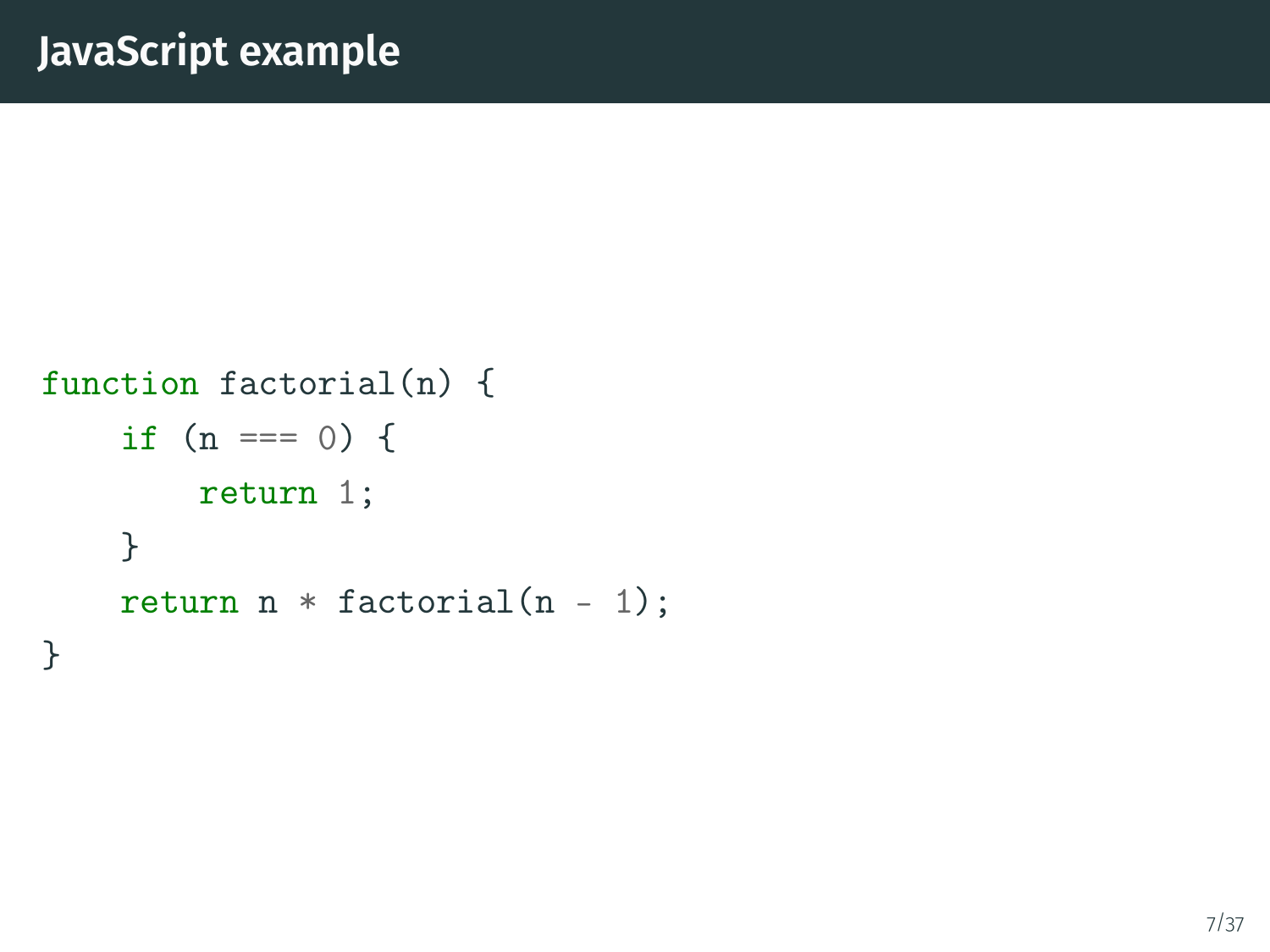**IE** Chakra, open-sourced in 2016, since IE9 **Firefox** SpiderMonkey, free and open-source, released in 1996 **Chrome** V8, released with Chrome in 2008  $\rightarrow$  Also used by Opera and Node.js **Safari** JavaScriptCore aka Nitro (2008)

- $\rightarrow$  Active research area to improve **performance!**
- $\rightarrow$  Just-in-time compilation ; not just interpreted
- $\rightarrow$  Some Javascript fragments are heavily optimized and used as compilation targets (asm. js, WebAssembly, ...)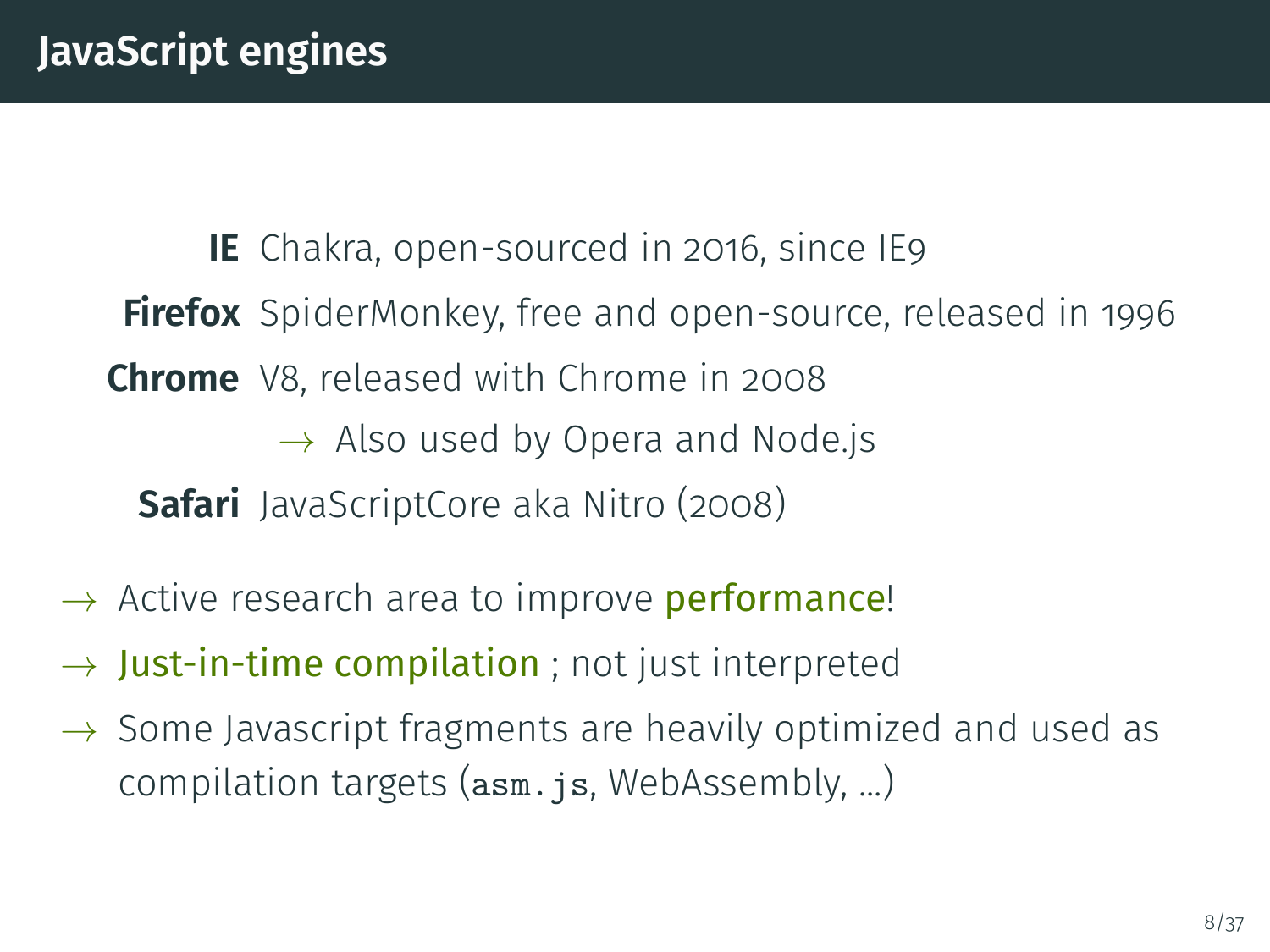- TypeScript: Javascript with optional static typing  $\rightarrow$  The main language of the **Angular** framework
- Also: **CoffeeScript**: adds syntactic sugar (matching, etc.)
- $\cdot$  These languages can be **transpiled** to Javascript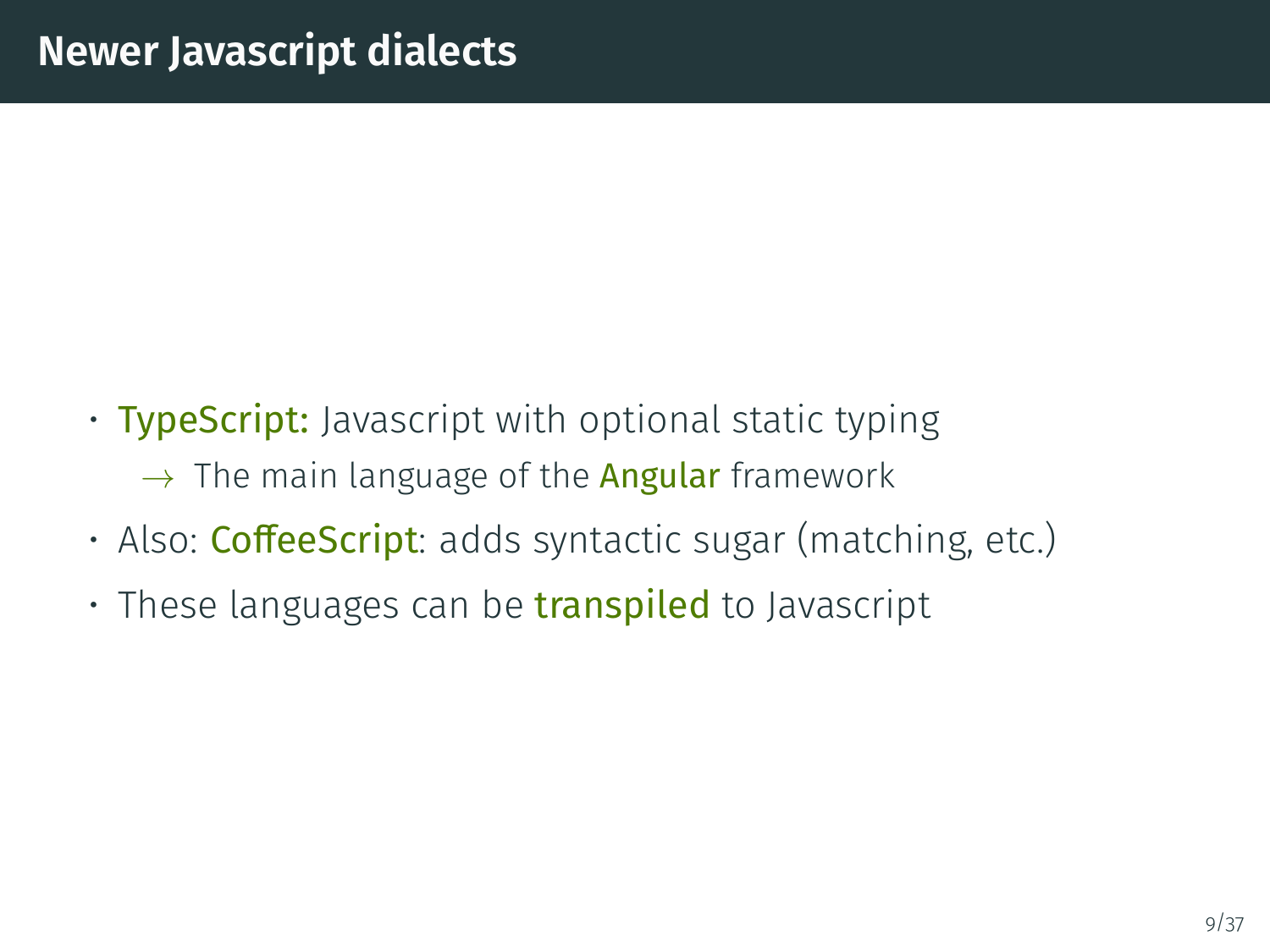<span id="page-9-0"></span>[JavaScript](#page-2-0)

#### [JavaScript and HTML](#page-9-0)

[AJAX](#page-18-0)

[Front-end Javascript frameworks](#page-23-0)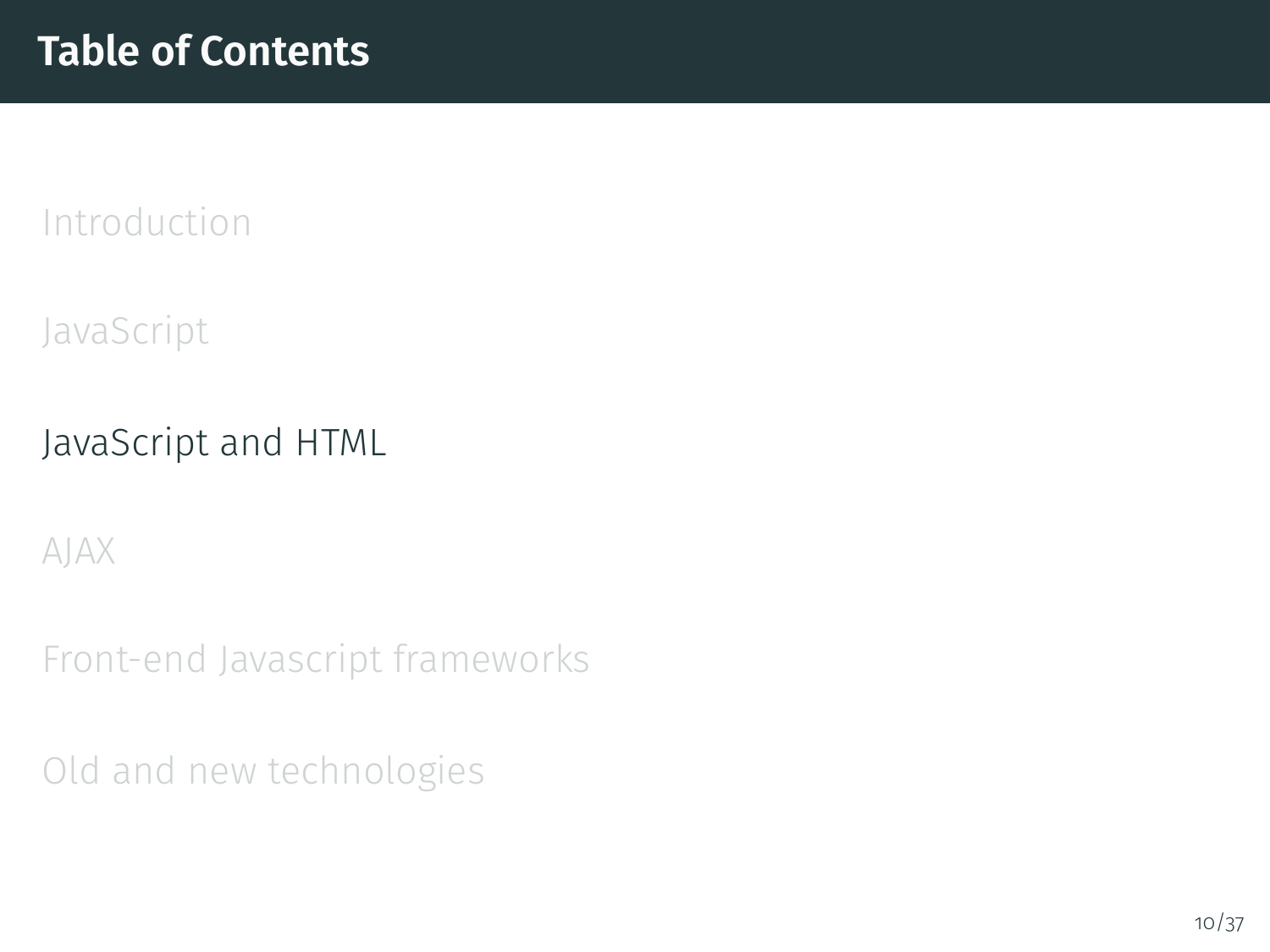- $\cdot$  A bit like CSS $\cdot$ 
	- <head>

```
<script src="script.js" type="text/javascript">
</script>
```
- </head>
- External dependency, and security risk with third-party codes!
- $\cdot$  The code can also go **directly in** <script>
- **Events** like onclick (explained later)
- Also **links** starting with javascript:
- $\rightarrow$  Beware, some browsers do not support Javascript! (e.g., robots) It's better not to require it if possible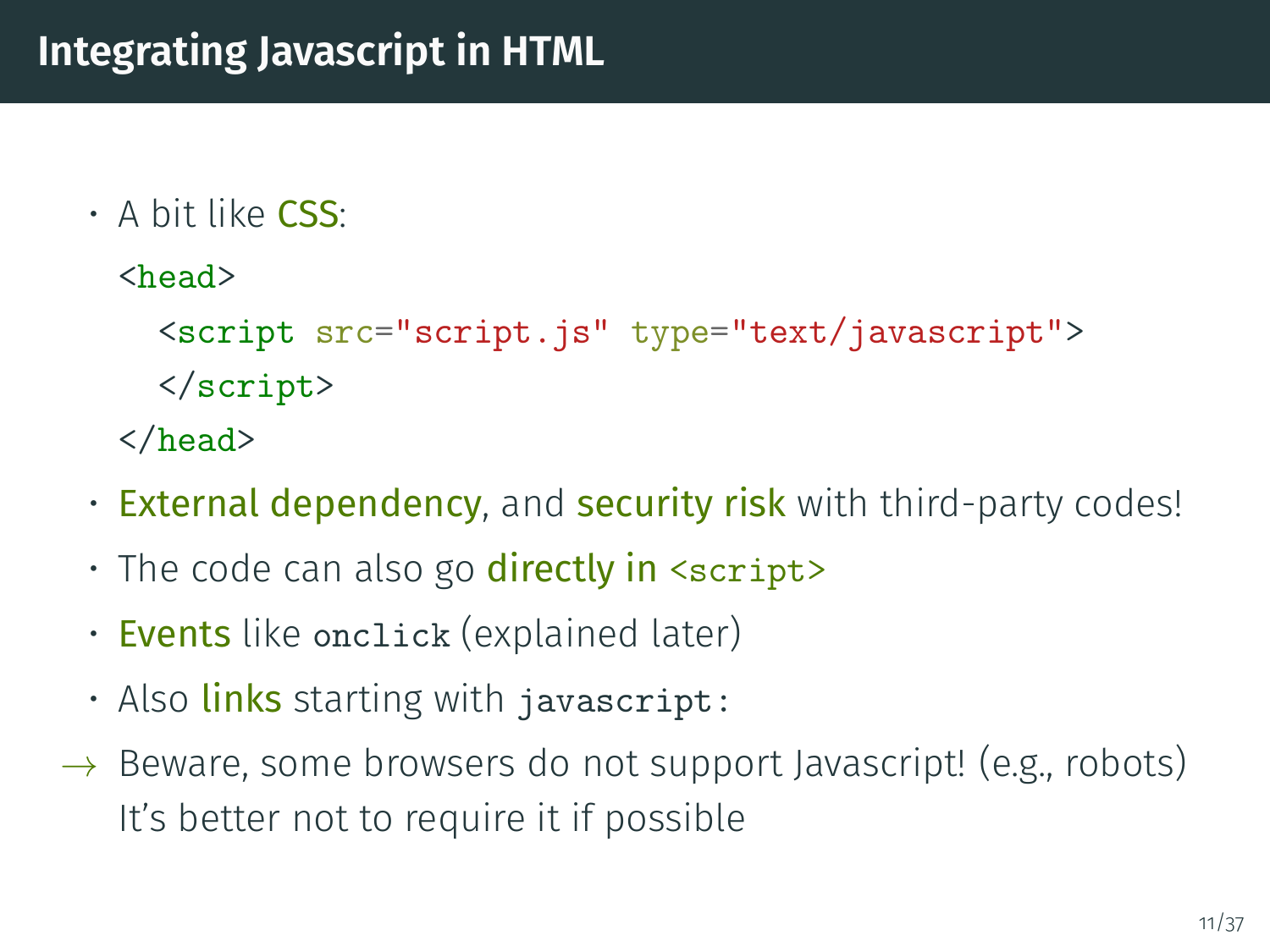#### **Document Object Model**

<html lang="fr"> <head> <title>Titre</title> </head> <body> <p> My nice page.  $\langle p \rangle$ </body>  $\langle$ /html $\rangle$ html body p My nice page. head title Titre @lang fr

12/37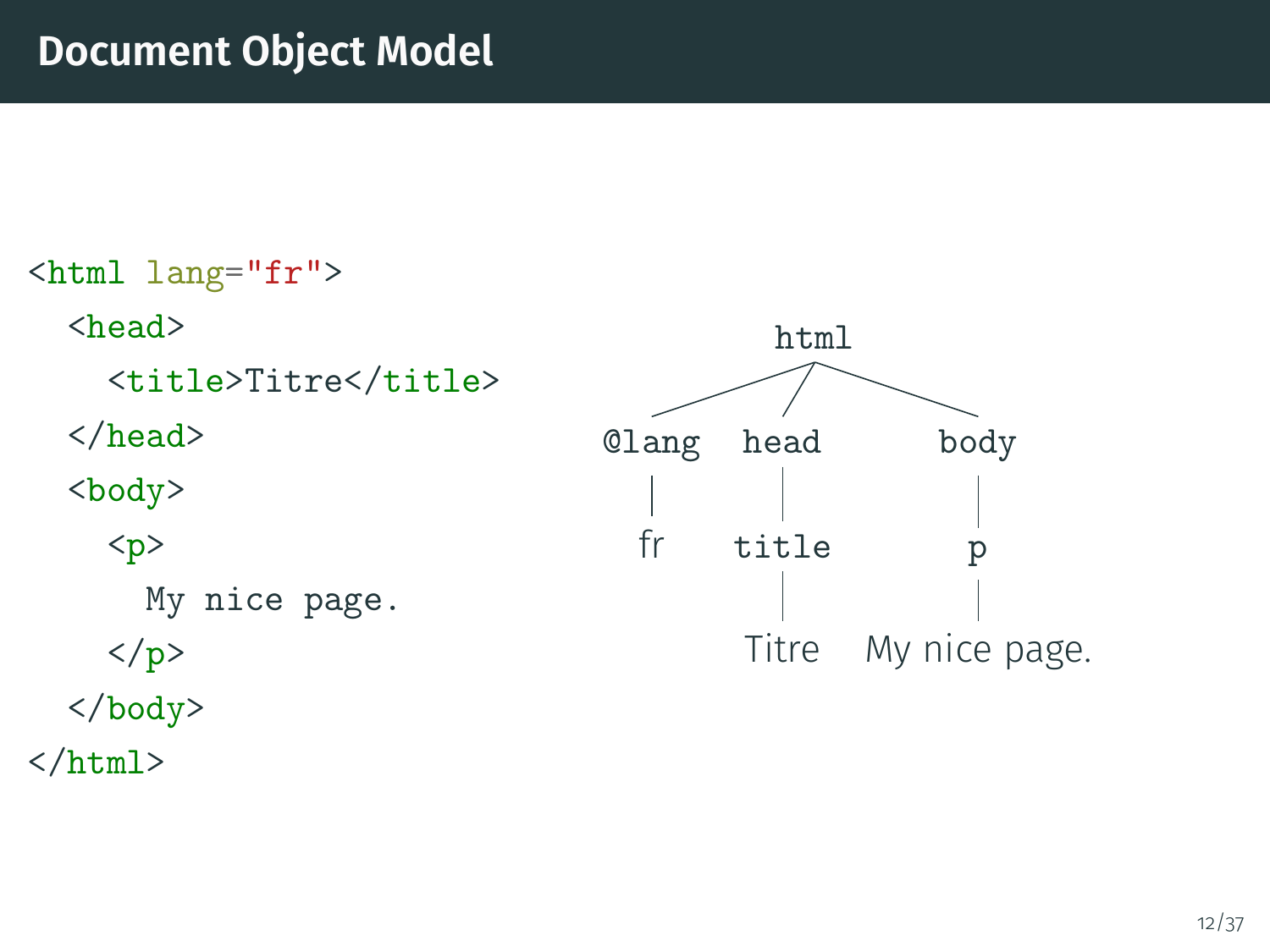The document object represents the current document:

document.documentElement Get the root node

document.getElementById("foo") Get the node with attribute id="foo" (or null if none exists)

document.getElementByTagName("p") Return a table of all <p> nodes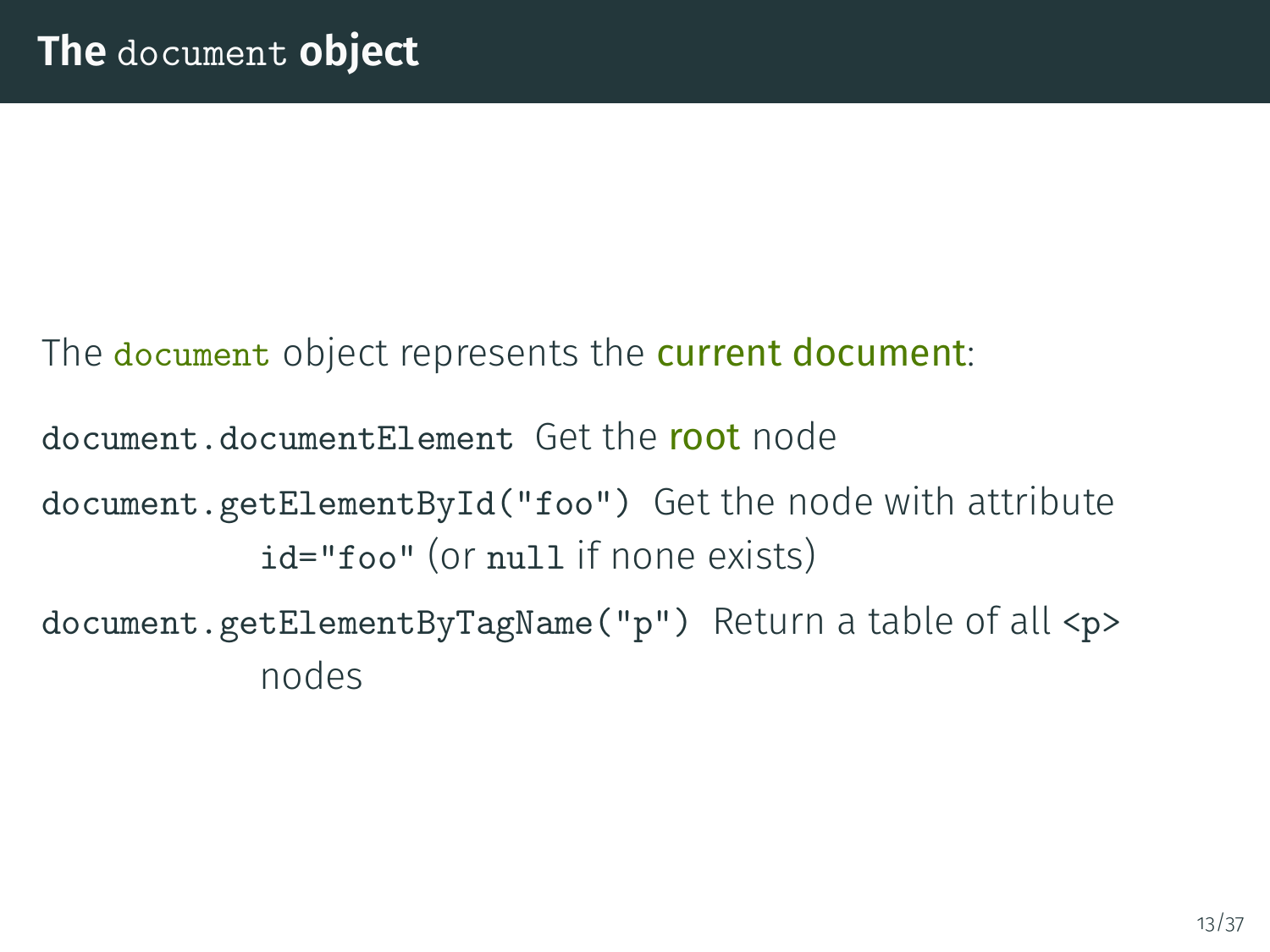The Node objects represent nodes in the DOM tree:

node.nodeName Name of the element (BODY...) or attribute

node.nodeType Type, e.g., Node.ELEMENT\_NODE, or TEXT, ATTRIBUTE, COMMENT...

node.nodeValue Value of text and attribute nodes (also: node.setAttribute("name", "value") and node.getAttribute("name"))

node.className Node class

node.style CSS style with the various properties (with dashes replaced by camelCase). For instance: node.style.borderStyle = "solid"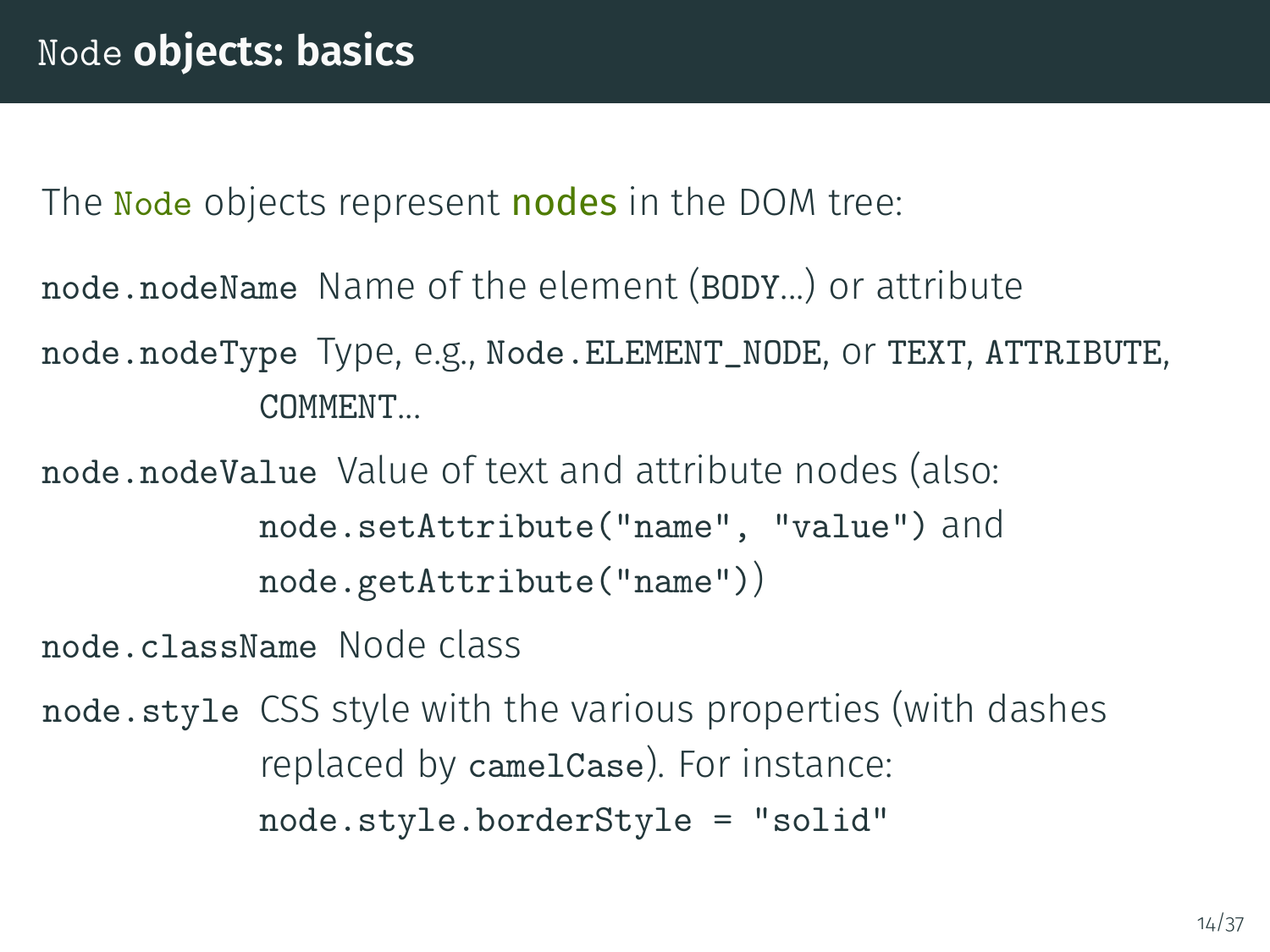node.parentNode The parent node

node.childNodes Array of child nodes (or null if none)

node.appendChild(child) Add a child (at the end)

node.removeChild(child) Remove a child

node.cloneNode(true) Clone the node and its descendants

- The new clone is not yet added to the document
- Beware of duplicate ids!

node.cloneNode(false) Clone the node (but not its descendants) node.innerHTML Get/set an HTML representation of the node contents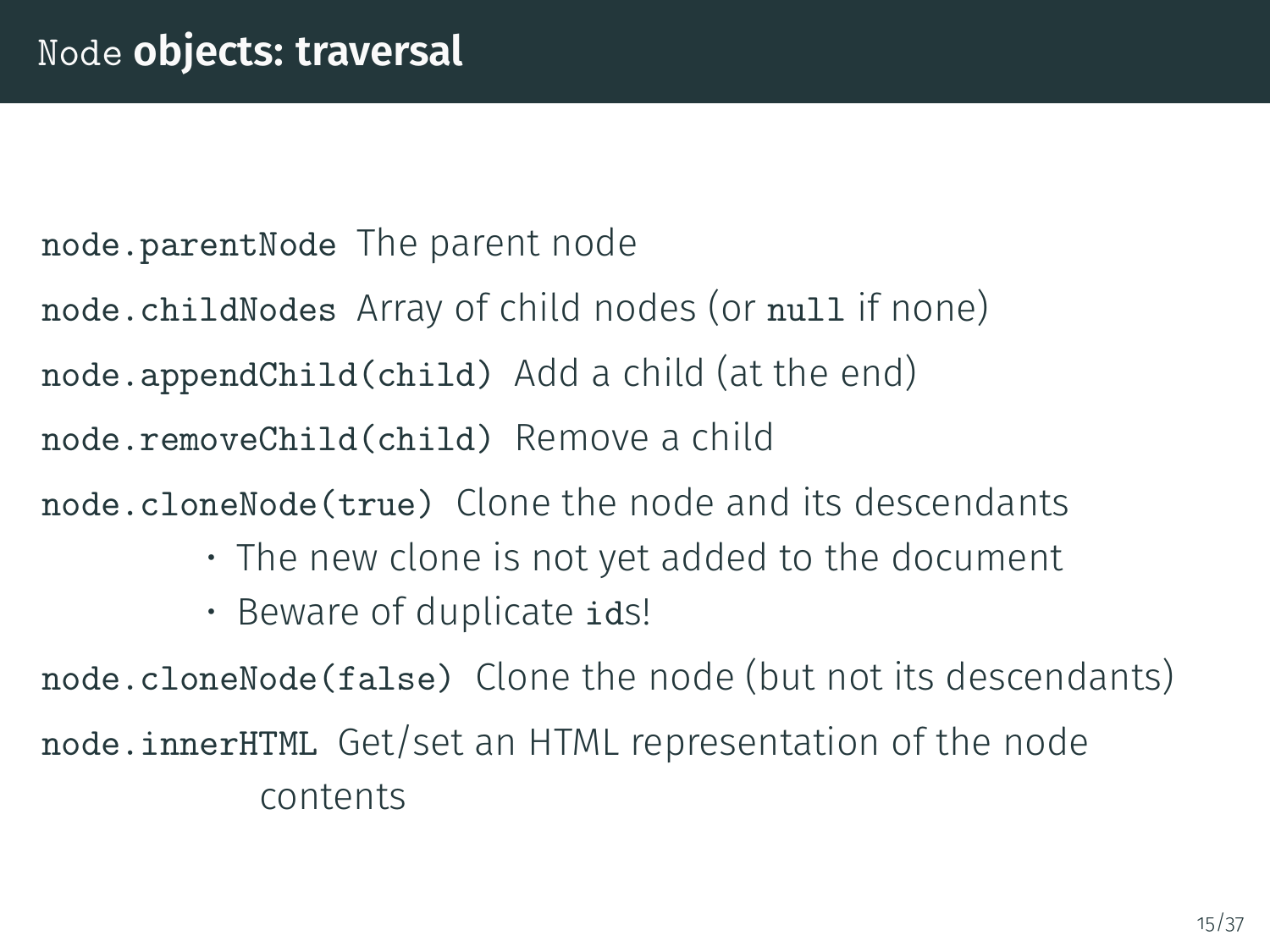By default, the **methods** of window are in global scope:

alert("x") Message dialog showing "x"

back() Go to the previous page

- a = open("URL", "name") Open a window (or tab) on "URL" with name "name"
- $t = setTimeout("f()", 42000)$  Call  $f()$  in 42 seconds, e.g.,
	- $\cdot$  for animations
	- for polling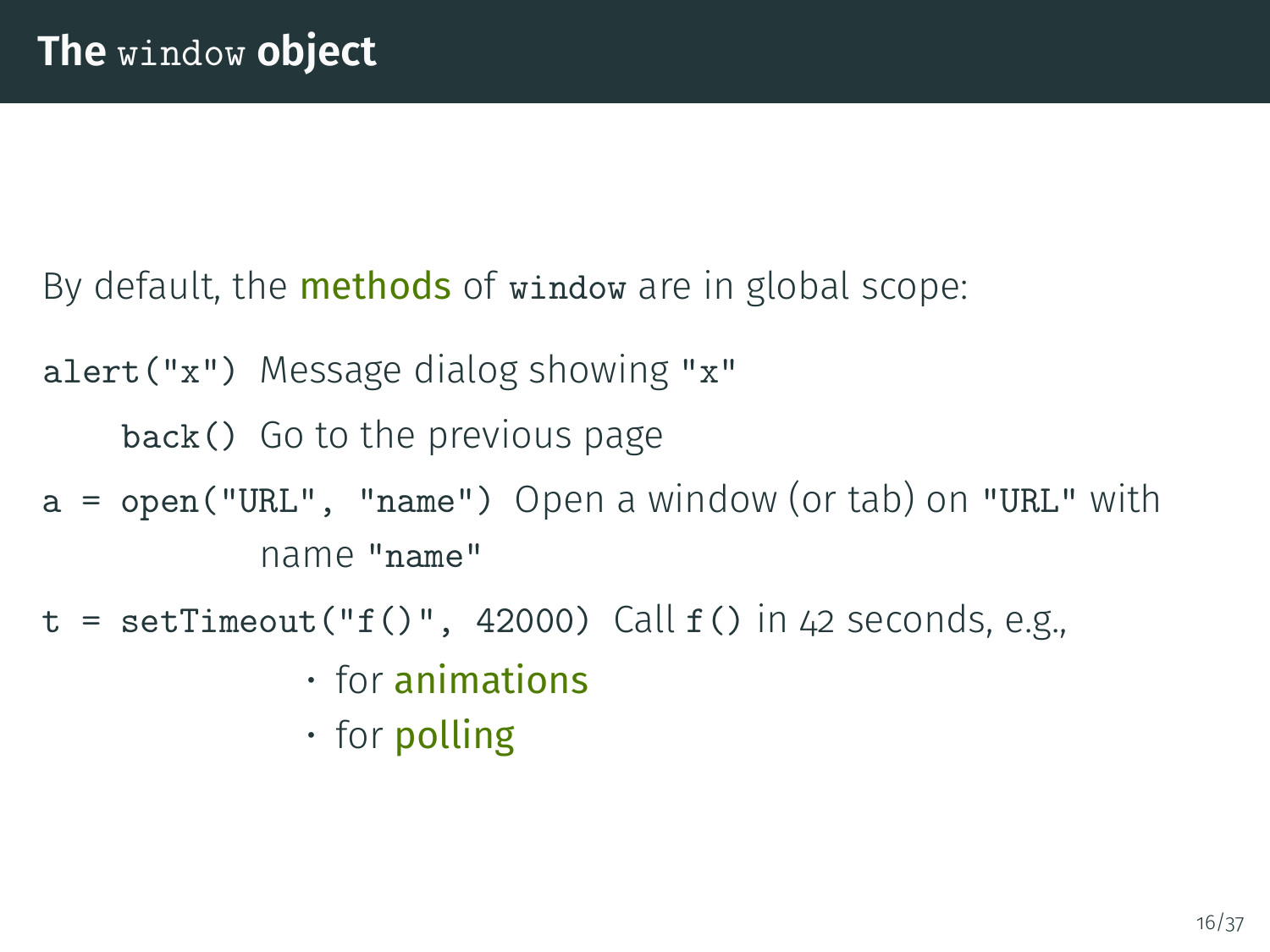- Attribute onfoobar="return f(this)" on x:
	- $\rightarrow$  When foobar happens on element x, call  $f(x)$
- Many events. The most useful:

onclick When a click happens; return False to cancel onchange When the contents of a field change onfocus When an element gets focus onsubmit When a <form> is submitted; cancellable onload On <br/>body>: when the page is done loading onmouseover When the element is hovered onresize When the window is resized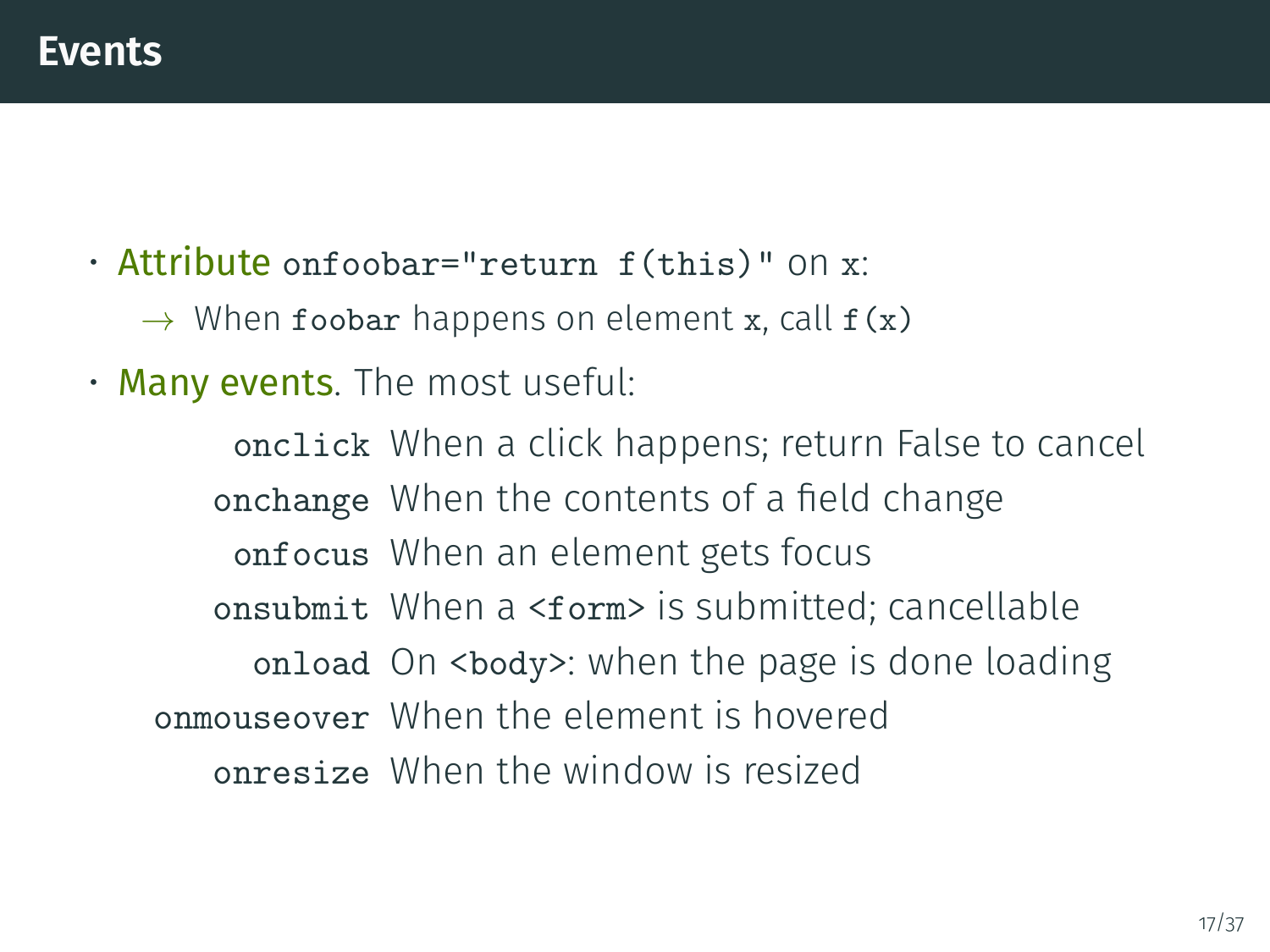```
function vrf() {
  v1 = document.getElementById("pw1") .value;v2 = document.getElementById("pw2") . value;if (v1 := v2) {
    window.alert("The passwords don't match!");
    return false;
 }
}
<form action="test.php" method="post" onsubmit="return vrf()">
  <input type="text" name="name" placeholder="Name" required><br>
  <input type="password" name="pw1" id="pw1"
      placeholder="Password" required><br>
  <input type="password" name="pw2" id="pw2"
      placeholder="Retype password" required><br>
  <input type="submit">
</form>
```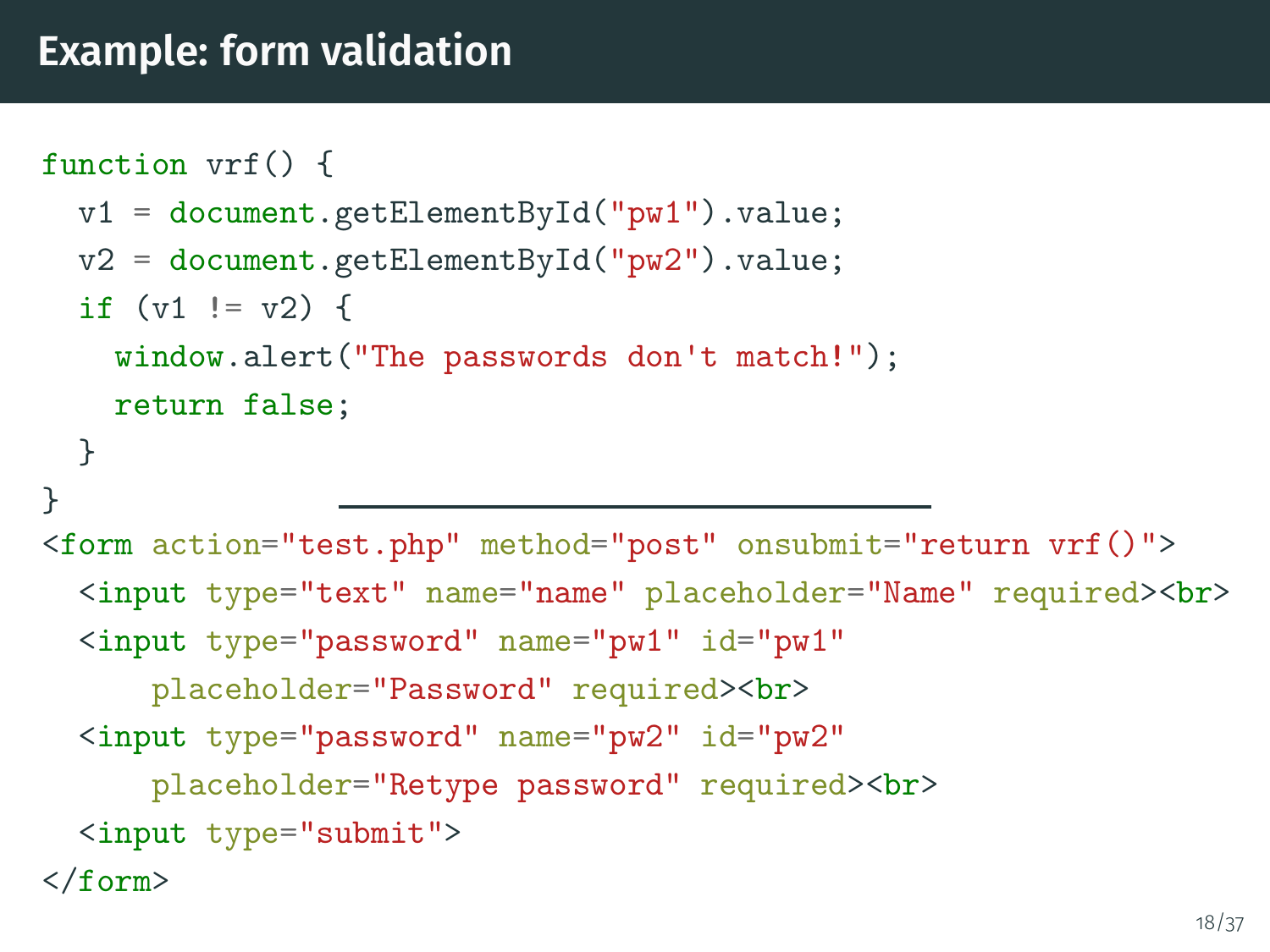<span id="page-18-0"></span>[JavaScript](#page-2-0)

[JavaScript and HTML](#page-9-0)

#### [AJAX](#page-18-0)

[Front-end Javascript frameworks](#page-23-0)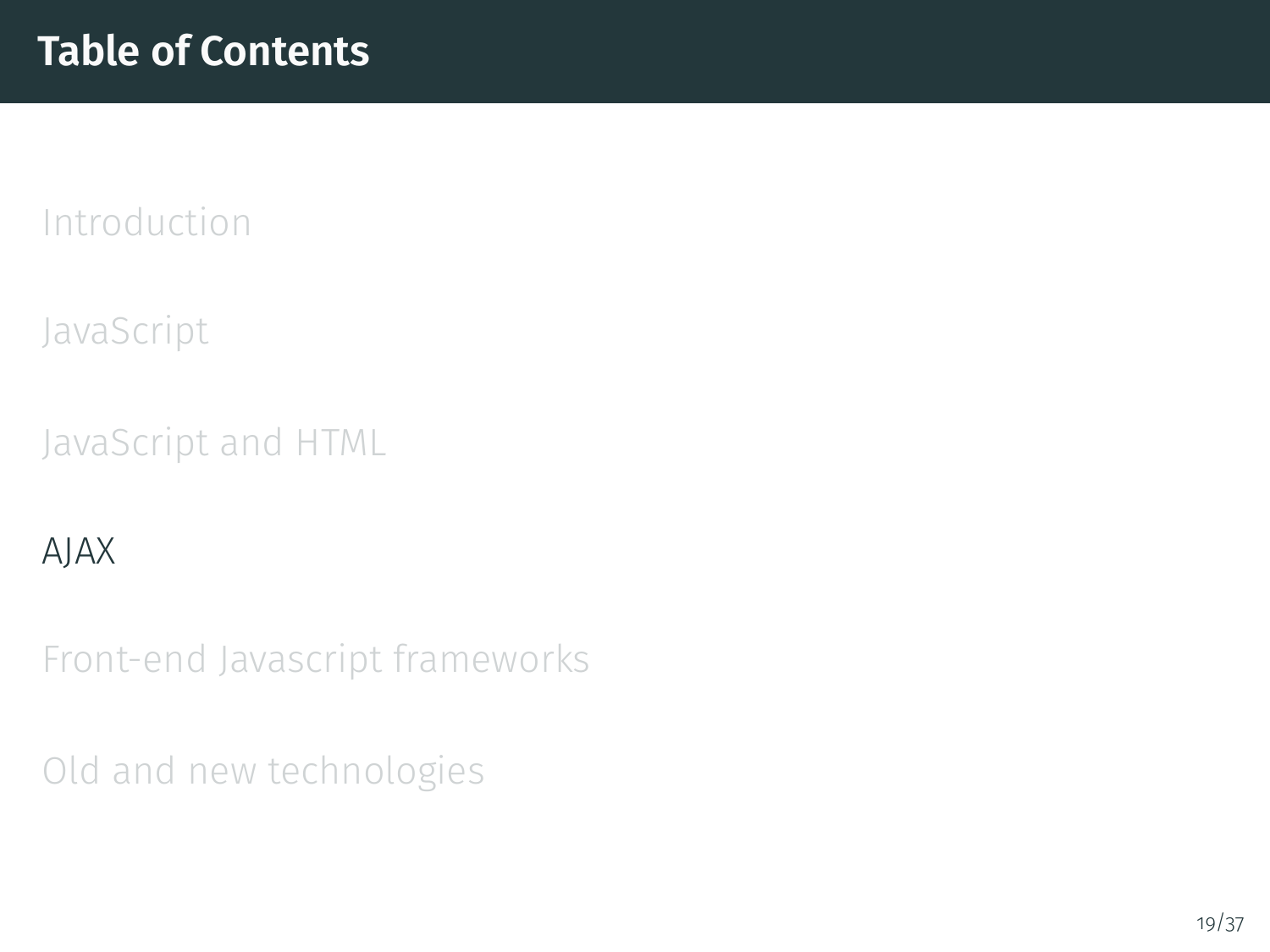## **Asynchronous queries**

- JavaScript can also do **HTTP queries**
- AJAX: Asynchronous JavaScript And XML
- Exchange data with the **server** without reloading
- **Asynchronous** means that queries are not blocking
- $\cdot$  Introduced in Internet Explorer 5 in 1999, standardised by W3C (Working Draft, 2012)
- **Security** implications:
	- Same-origin policy: you cannot query a different domain (otherwise, danger!)
	- Special mechanisms for exceptions: postMessage between clients, Cross-Origin Resource Sharing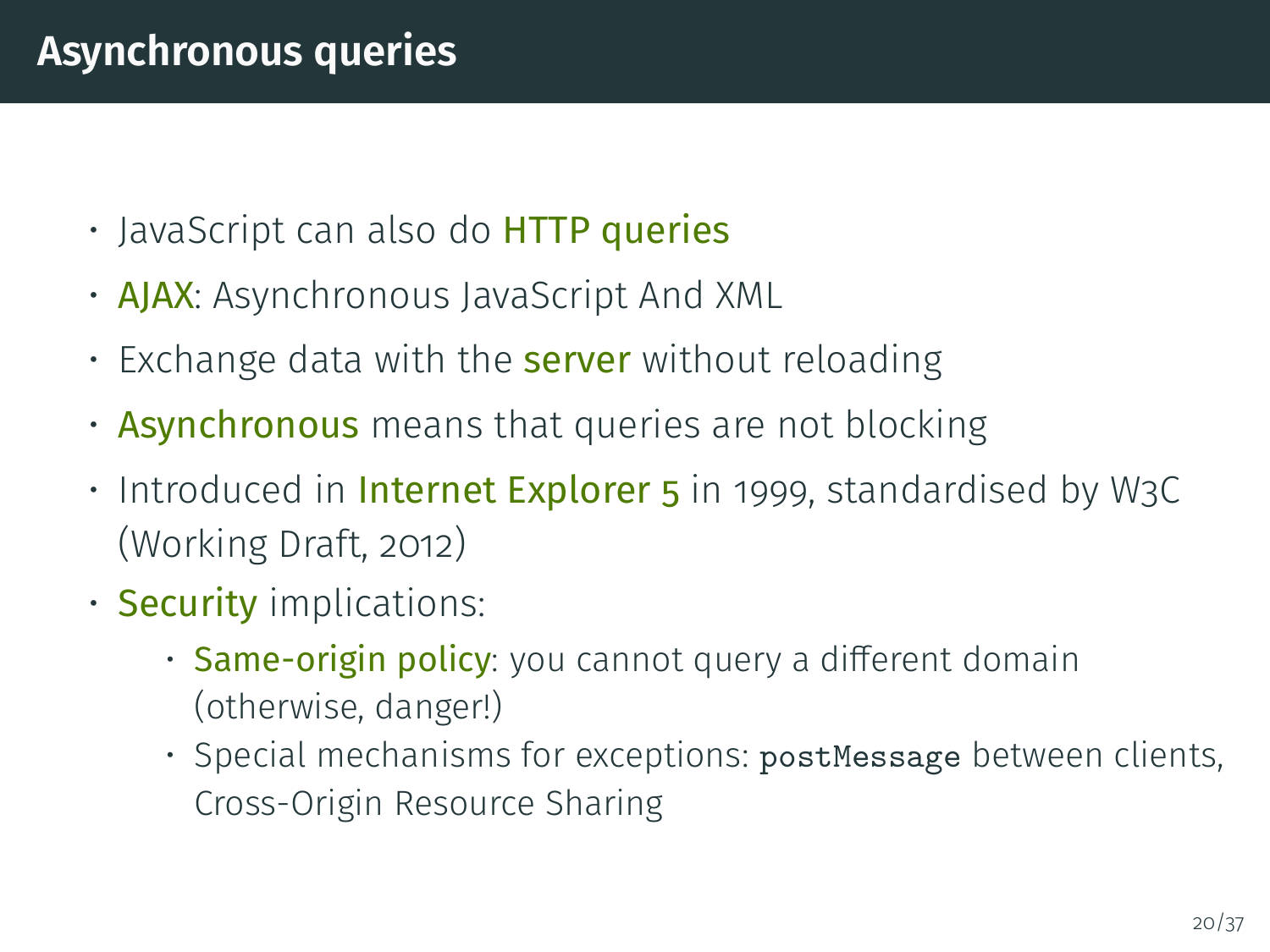#### **Example** XMLHttpRequest

```
// Caution, not compatible with old IE versions
var req = new XMLHttpRequest();
```

```
req.onreadystatechange = function() \{if (req.readyState === 4) { // is it ready?
   if (req.status === 200) { // did it go well?
     window.alert("Received: " + req.responseText);
   } else {
     window.alert("Problem with the query");
   }
 }
}
// true to be asynchronous, t to avoid caching
var t = new Date().getTime();
req.open("GET", "data.xml?t=" + t, true);
// can provide POST content (which you must encode)
req.\text{send}(\text{null}); 21/37
```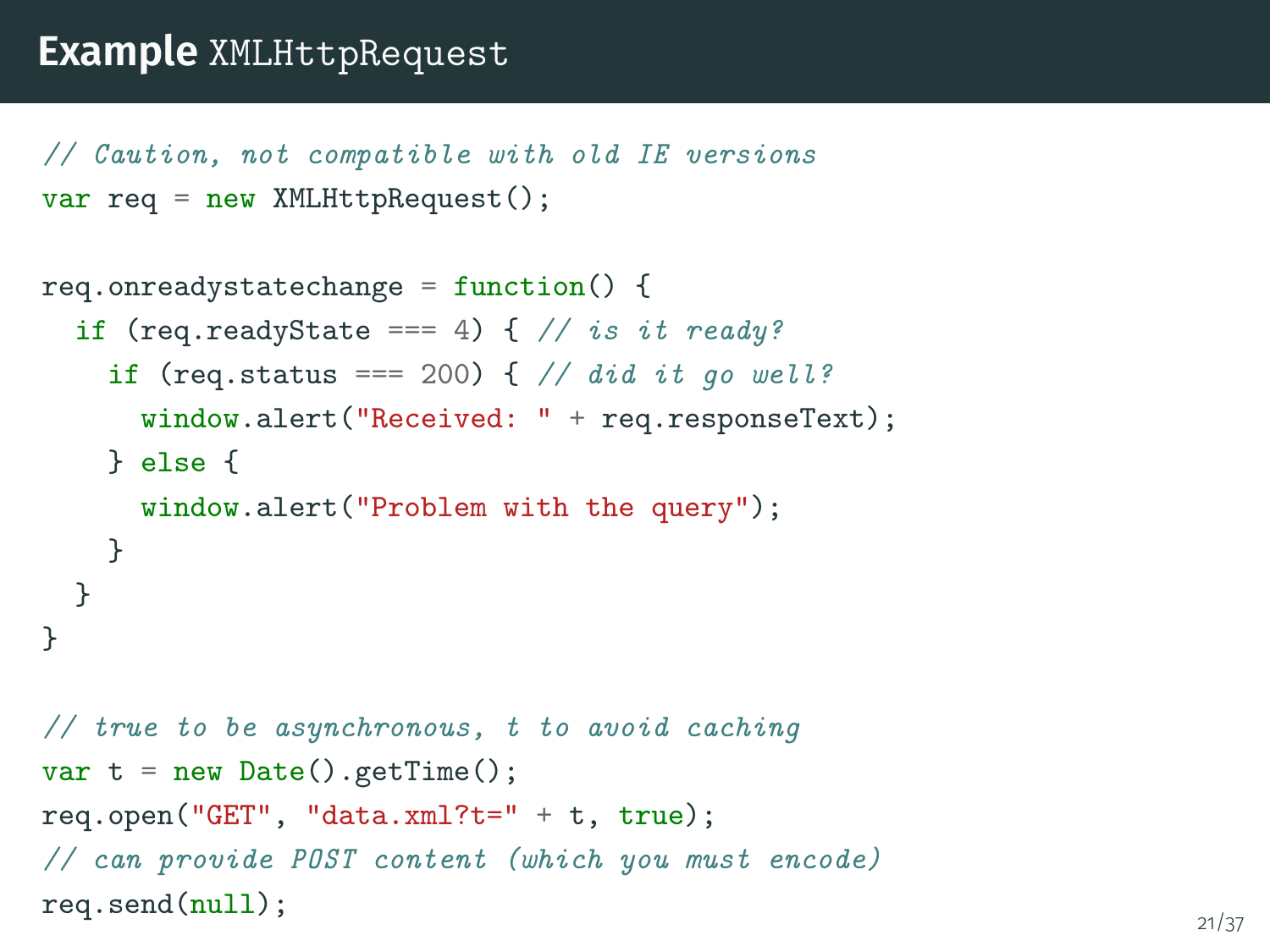- Generally, AJAX is not used to retrieve a **Web page** but to retrieve XML or JSON
- $\cdot$  The Javascript code will **parse** it and update the page accordingly
- See next week for details about XML and JSON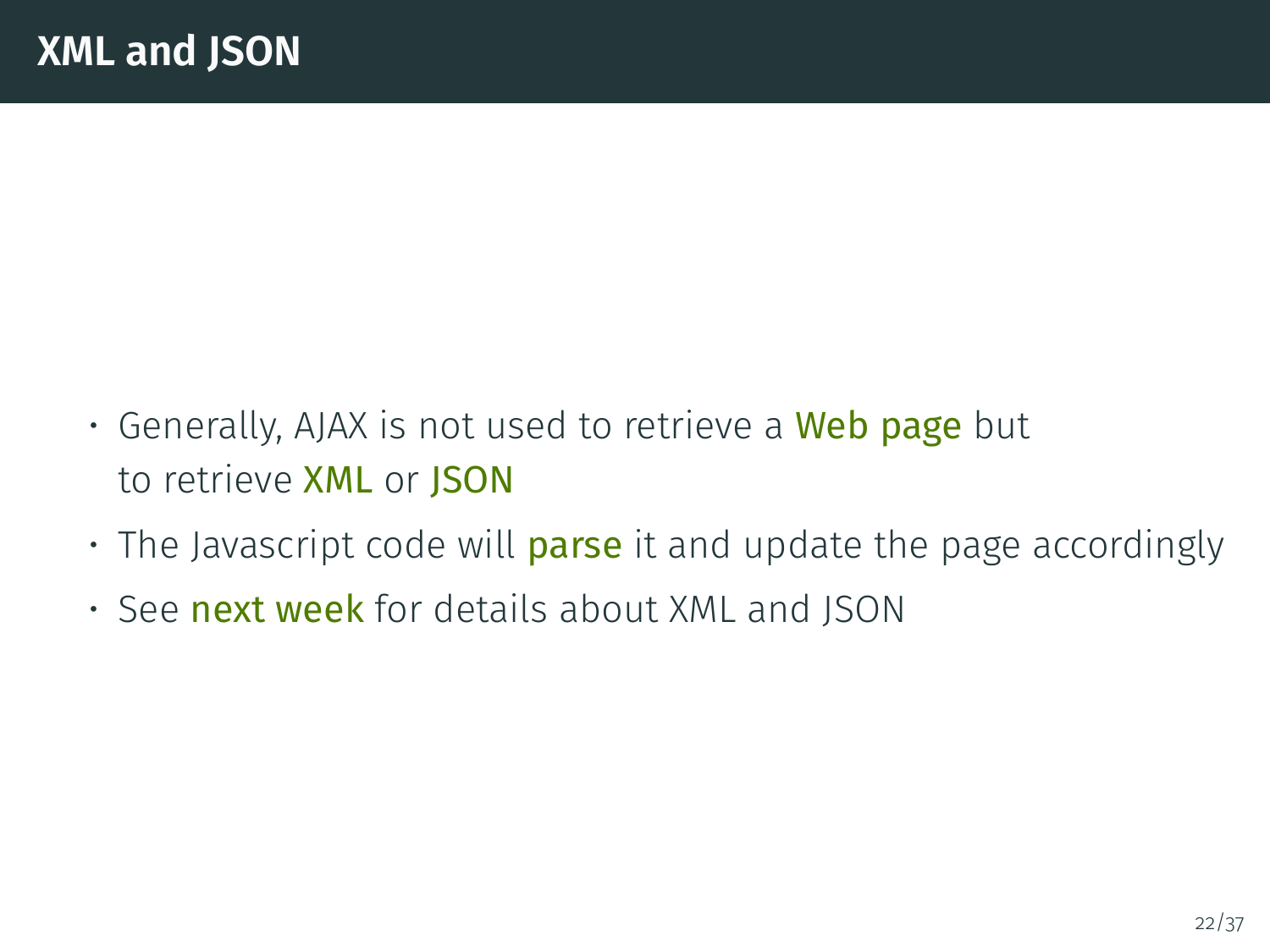- AJAX allows us to query the server, but doesn't allow the server to push data
- Legacy solutions:
	- Polling: query periodically (latency, wasteful)
	- Comet: make a request and wait for an answer, the server waits until something new has arrived
- Current solution: WebSocket IETF, RFC 6455, 2011
	- Upgrade the HTTP connection to be bidirectional
	- Backwards-compatibility is **tricky** (proxies, caches...)
	- $\rightarrow$  Javascript library: socket.io
- Alternative solution: Server-Sent Events (not in IE)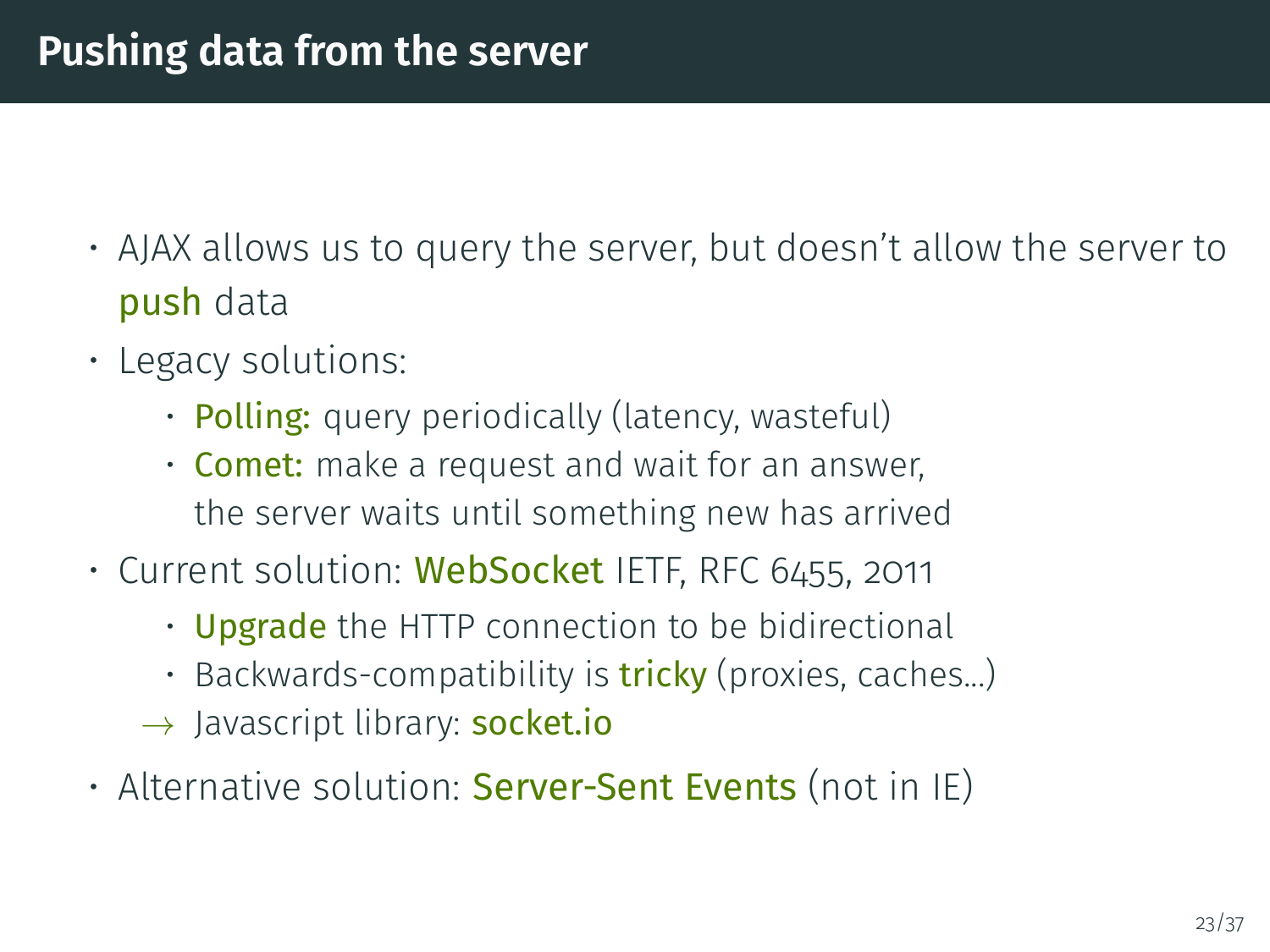<span id="page-23-0"></span>[JavaScript](#page-2-0)

[JavaScript and HTML](#page-9-0)

[AJAX](#page-18-0)

[Front-end Javascript frameworks](#page-23-0)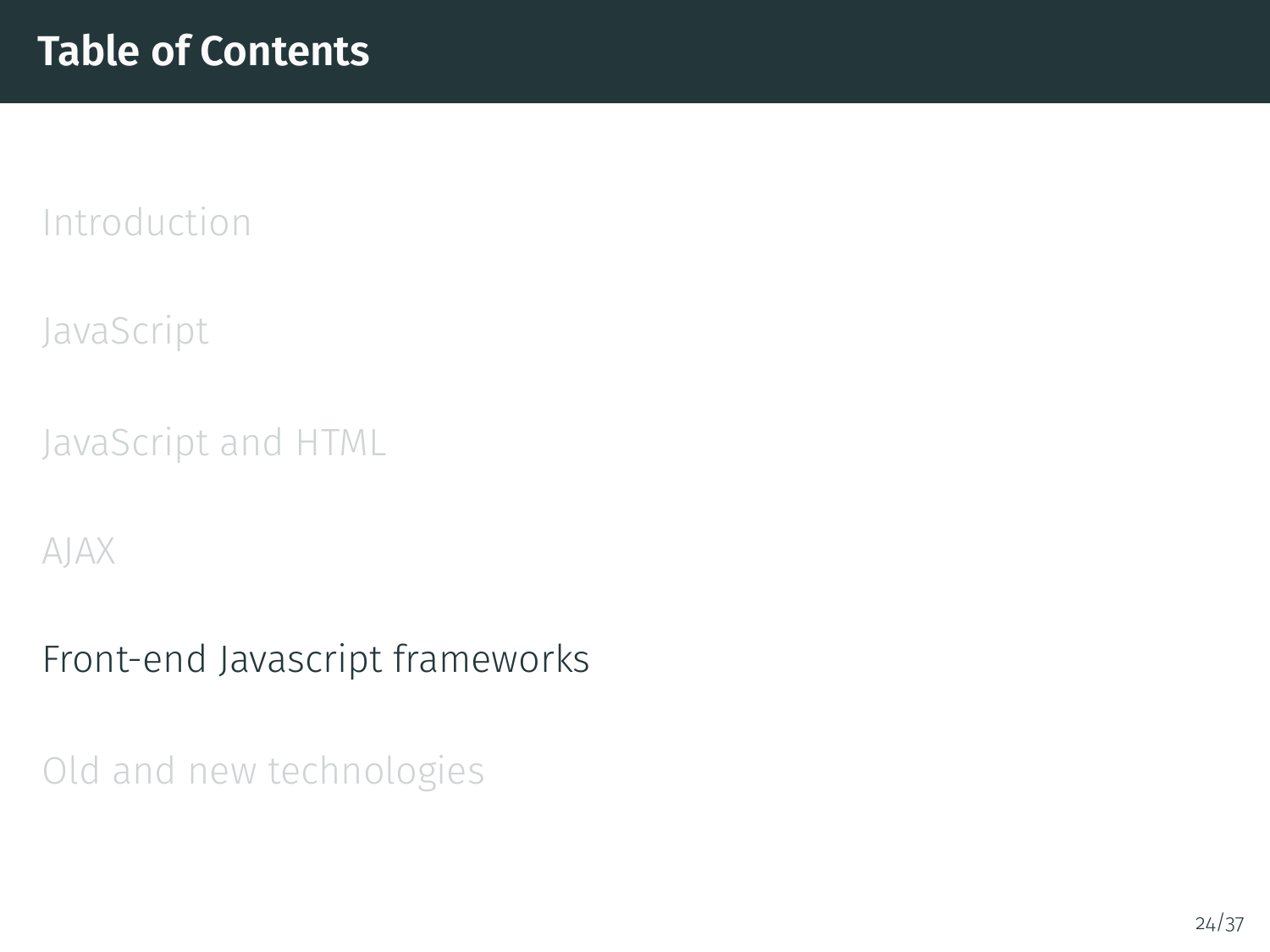- $\cdot$  Released in 2006
- About 87 kB
- Free and open-source (MIT)
- Used by  $97\%$  of the most visited websites.<sup>3</sup>
- Makes it **simpler** to write Javascript
- Abstract away some browser quirks

 $^3$ [https://w3techs.com/technologies/overview/javascript\\_library/all](https://w3techs.com/technologies/overview/javascript_library/all)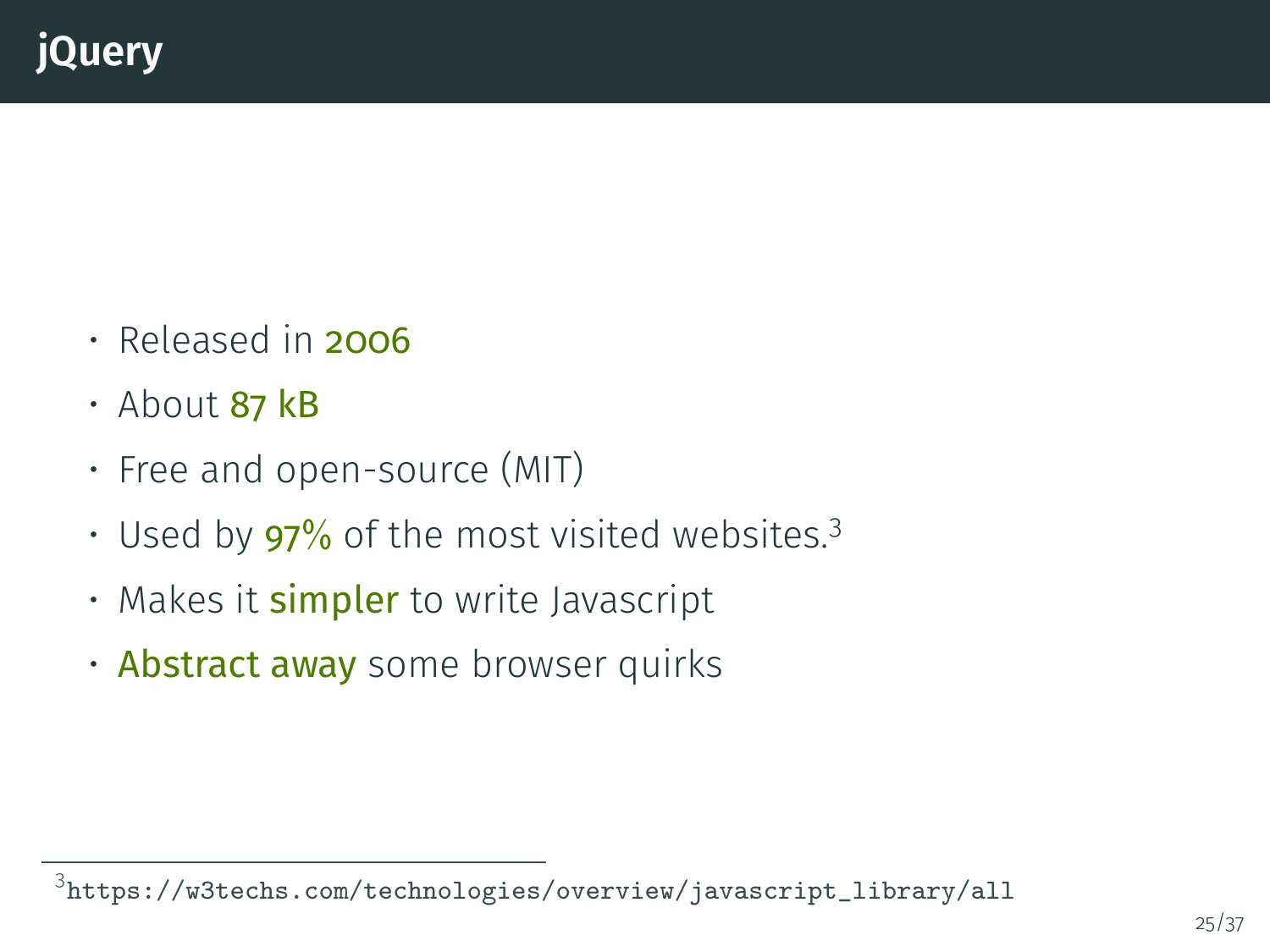```
<script type="text/javascript" src="jquery-3.3.1.min.js">
</script>
<script type="text/javascript">
  \text{3.ajax}({}url: "data.json",
      cache: false,
      success: function (data) {
          $( "#load" ).html( data.load );
          $( "#speed" ).html( data.speed );
        }
      });
</script>
```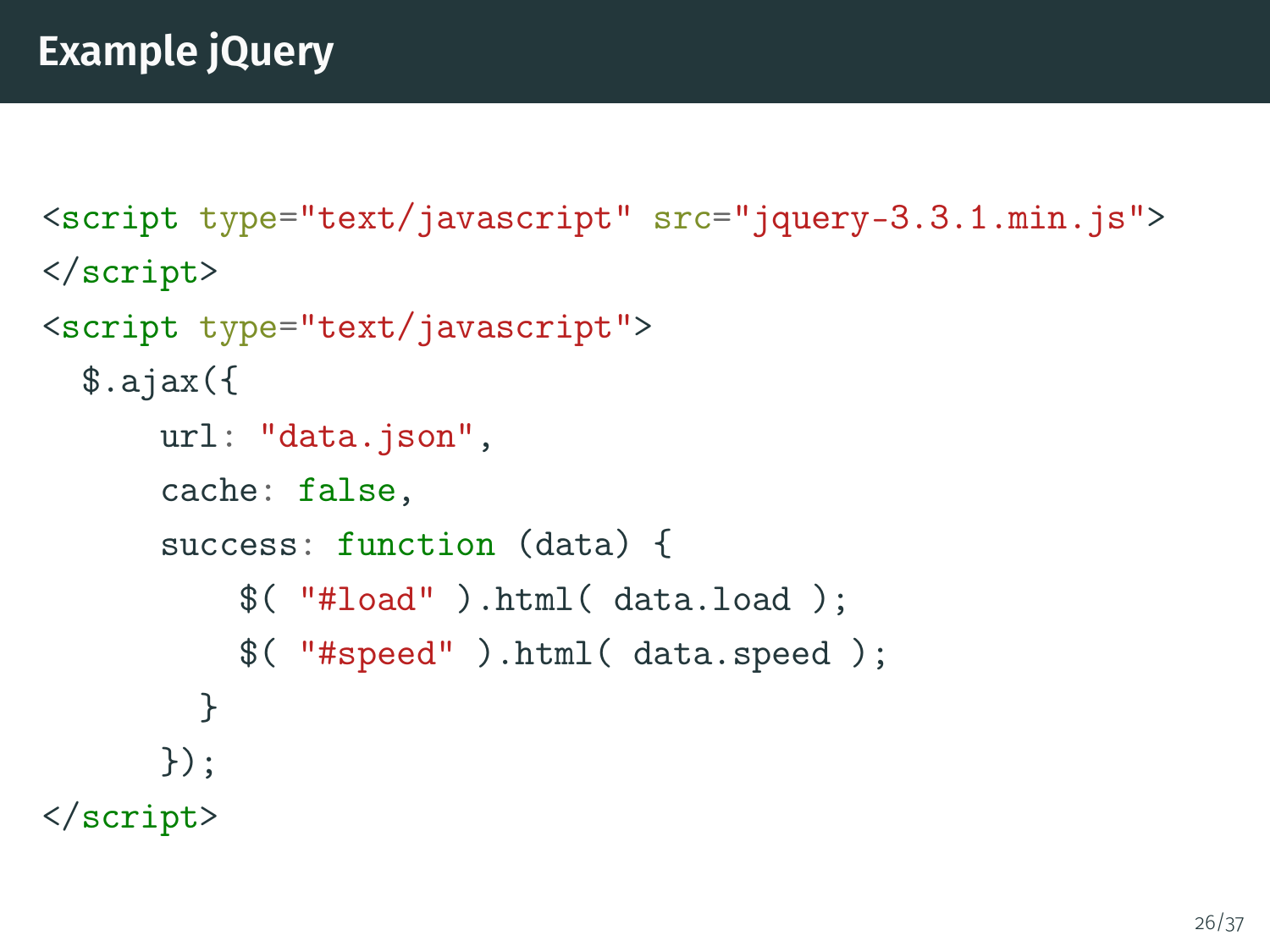- Backbone.js, lightweight frontend JS framework
- Underscore.js, utility library for Backbone.js
- Lodash, successor of Underscore.js
- etc.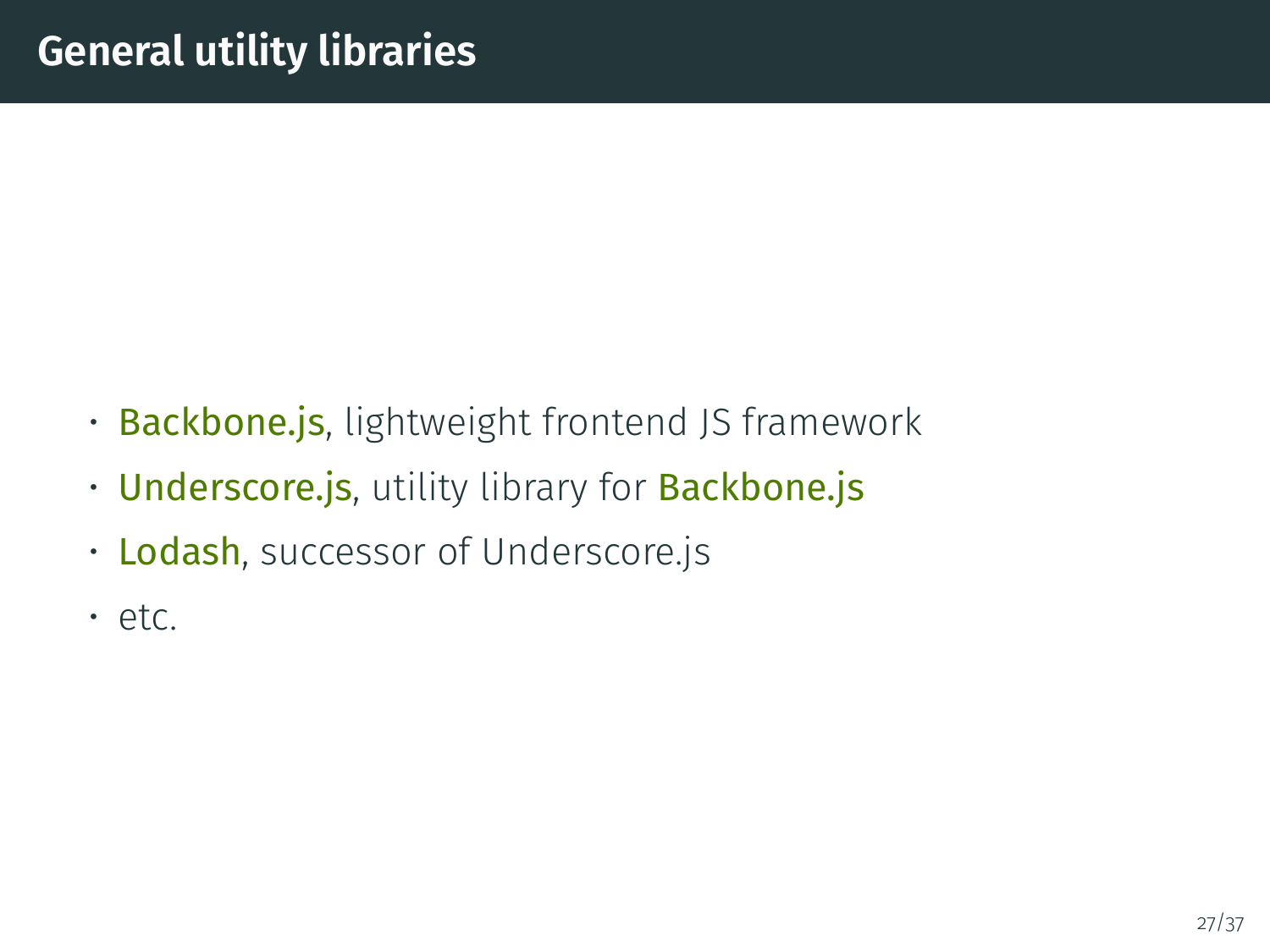- **AngularJS** (version 1): a Javascript library
- Angular (version 2): a platform based on TypeScript
- Basic idea: update the view in a declarative way by specifying the link between the model and the view:
	- one direction: when the value changes, update the view
	- $\cdot$  other direction: when the view is changed by the user, update the value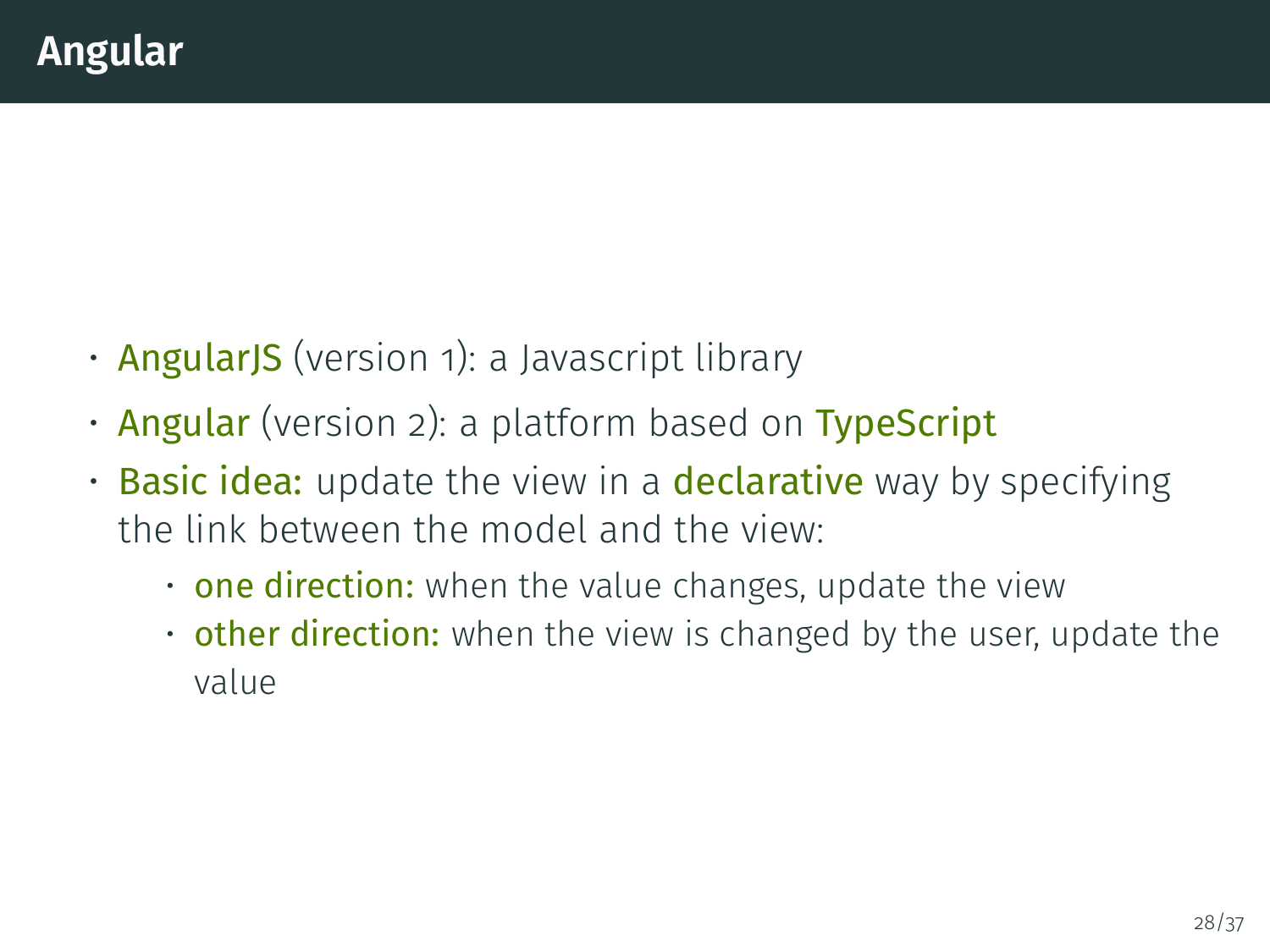- **Idea:** instantiate HTML snippets with variable values provided by Javascript
- · Several languages, e.g., Mustache, Handlebars,

```
<script id="entry-template" type="text/x-handlebars-template">
  <div class="entry">
    \langle h1\rangle{{title}}\langle h1\rangle<div class="body">
       {{body}}
      </div>
    </div>
</script>
```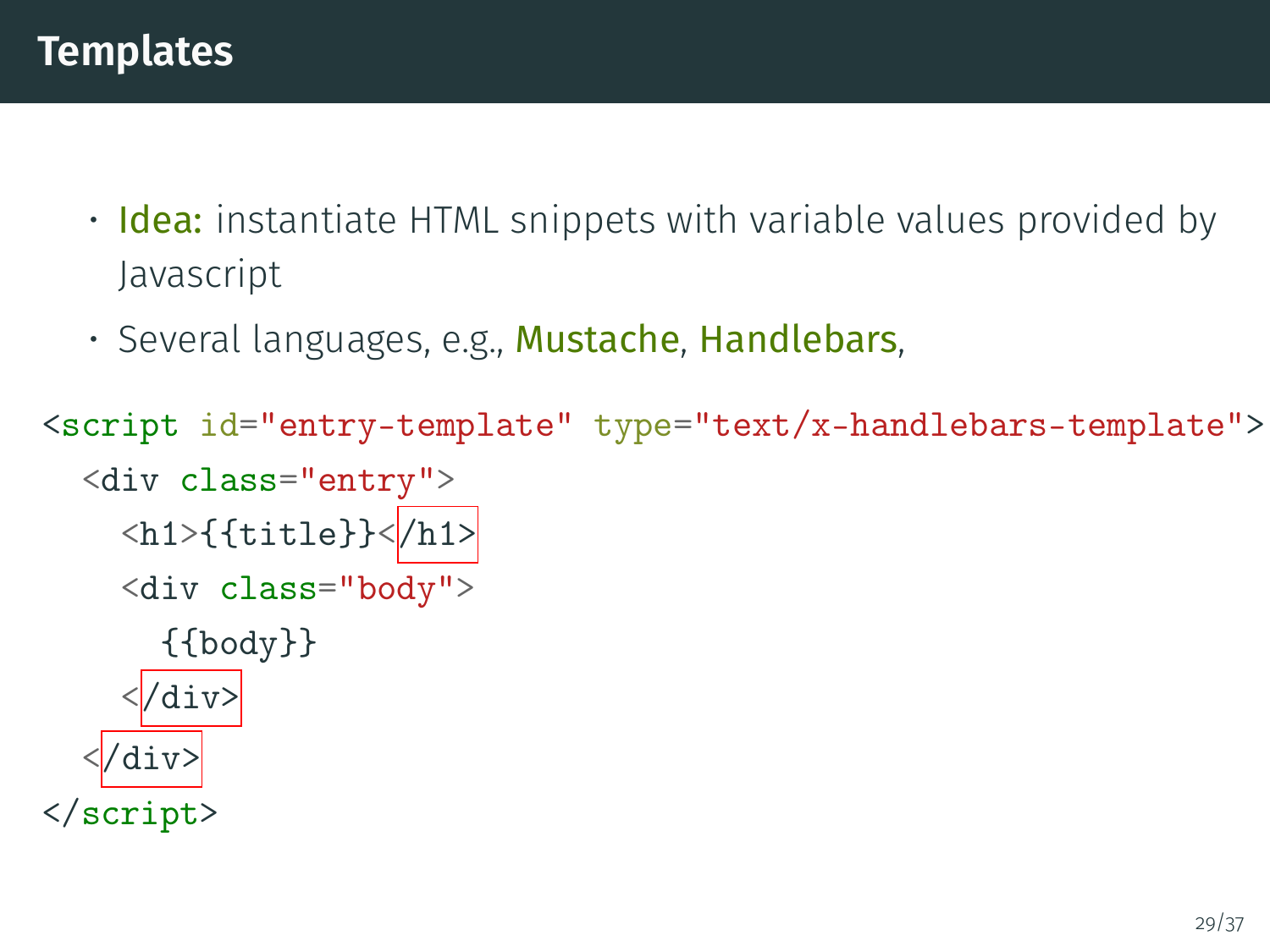• Allows you to create HTML directly in Javascript with JSX

```
function getGreeting(user) {
  if (user) {
    return <h1>Hello, {formatName(user)}!</h1>;
  }
  return <h1>Hello, Stranger.<|/h1>;
}
```
- **Virtual DOM:** don't manipulate the DOM (slow) but a copy of it, and do a **tree diff** to update the real DOM
- $\cdot$  Data flow with Redux
- $\rightarrow$  More alternatives: Vue.js, Ember.js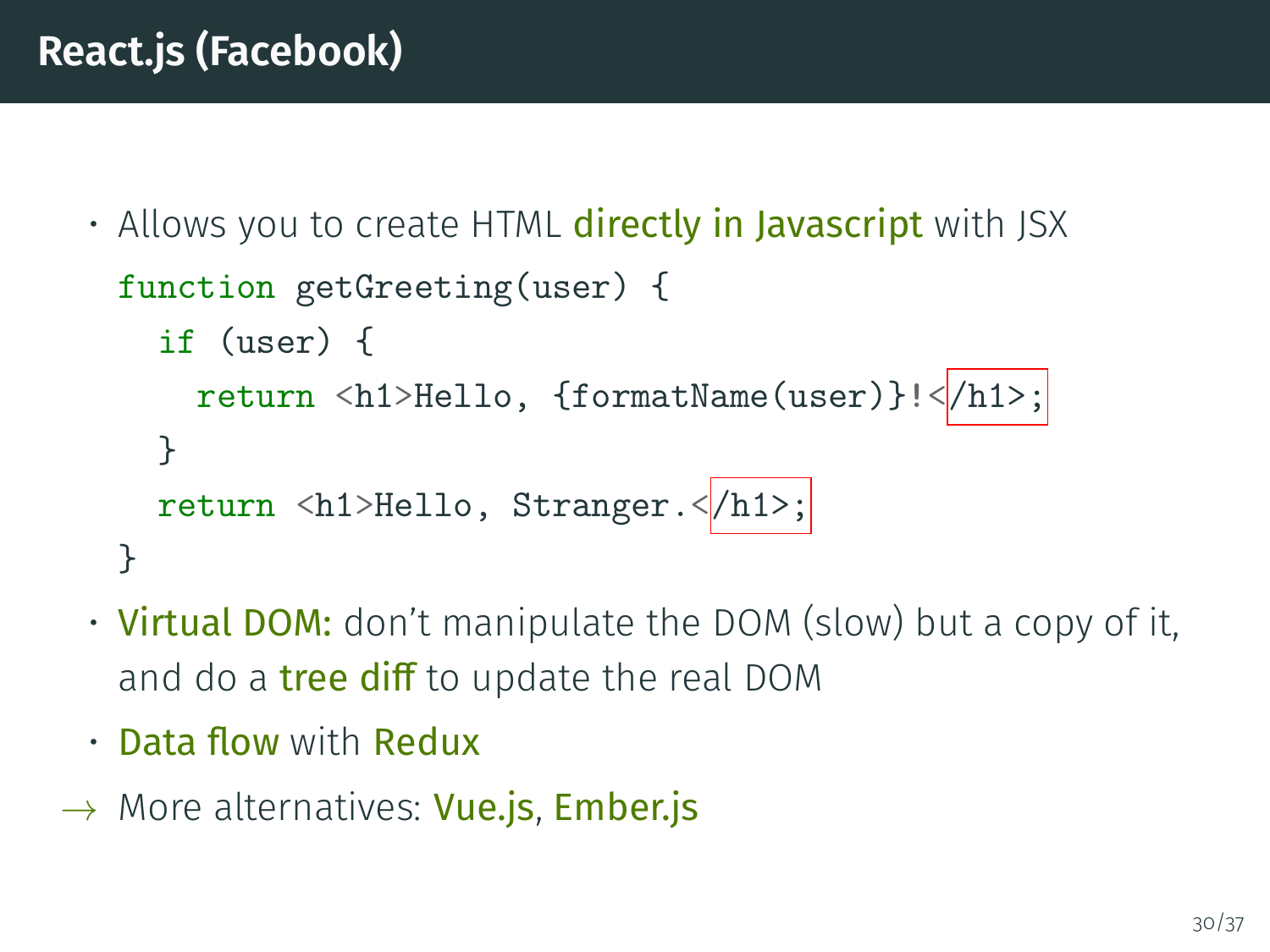- Collections of widgets: **jQuery UI, jQWidgets, Polymer, Angular** Material, etc.
- Rich text editing: TinyMCE
- Data visualization and plotting: **D3.js** 
	- $\rightarrow$  Bind data to visualizations
	- $\rightarrow$  Define rules to update the view when elements are updated/added/deleted
- Also: Web Components (in-browser)
	- Support for **templates** and **includes**
	- Shadow DOM to limit the scope of embedded components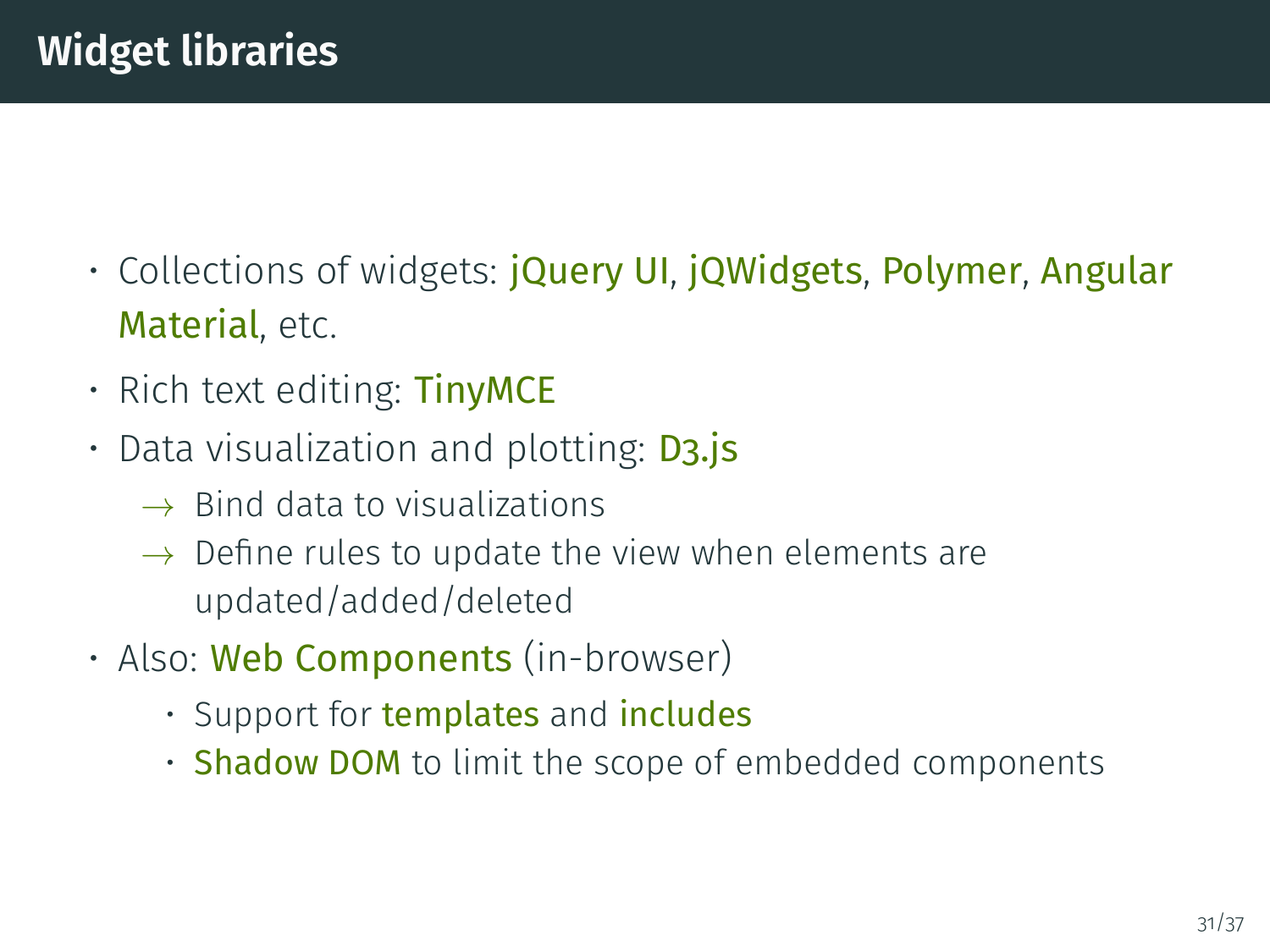- Developer tools in Web browsers
- **JSFiddle:** share and test Javascript snippets
- Github gists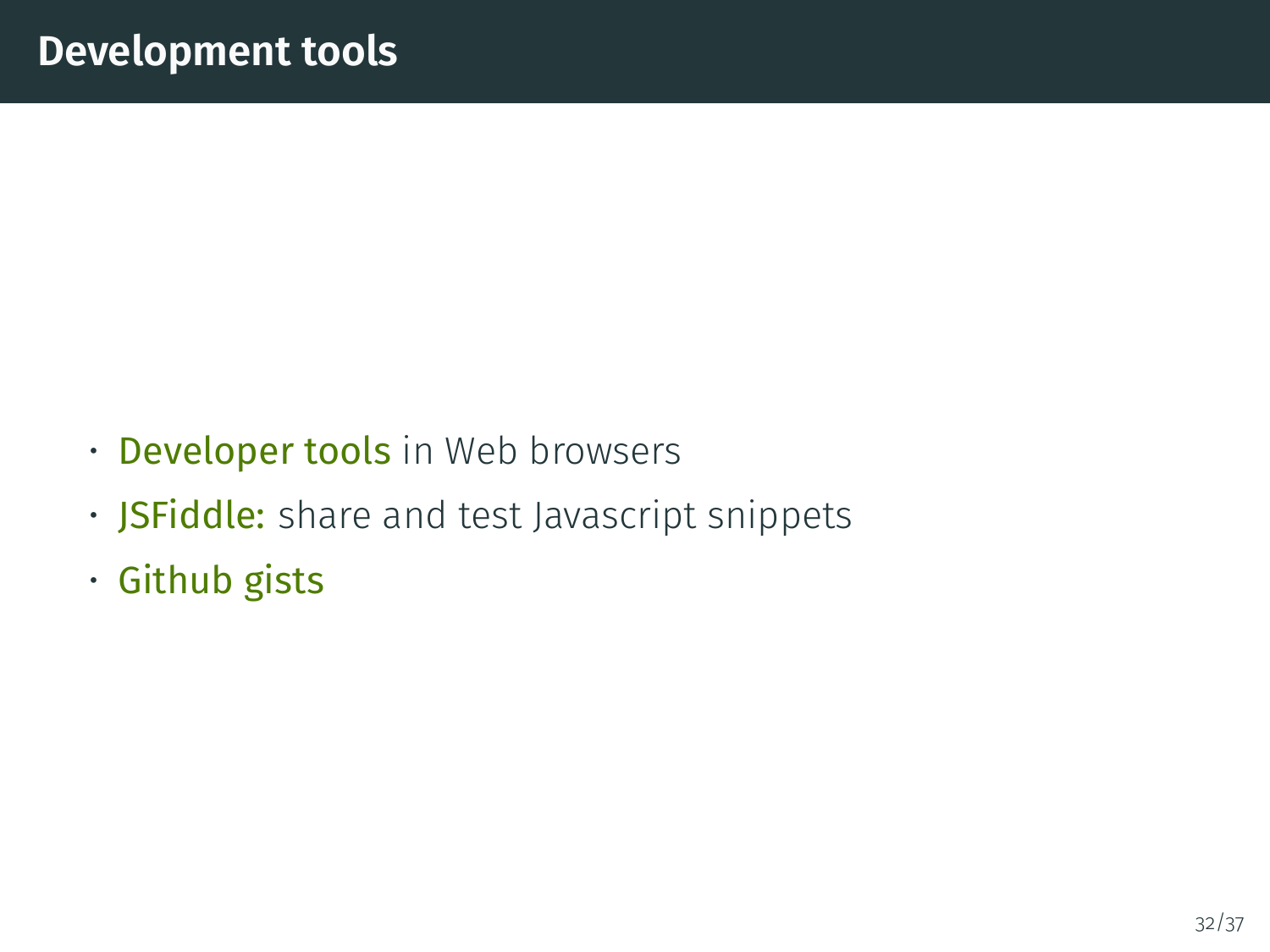<span id="page-32-0"></span>[JavaScript](#page-2-0)

[JavaScript and HTML](#page-9-0)

[AJAX](#page-18-0)

[Front-end Javascript frameworks](#page-23-0)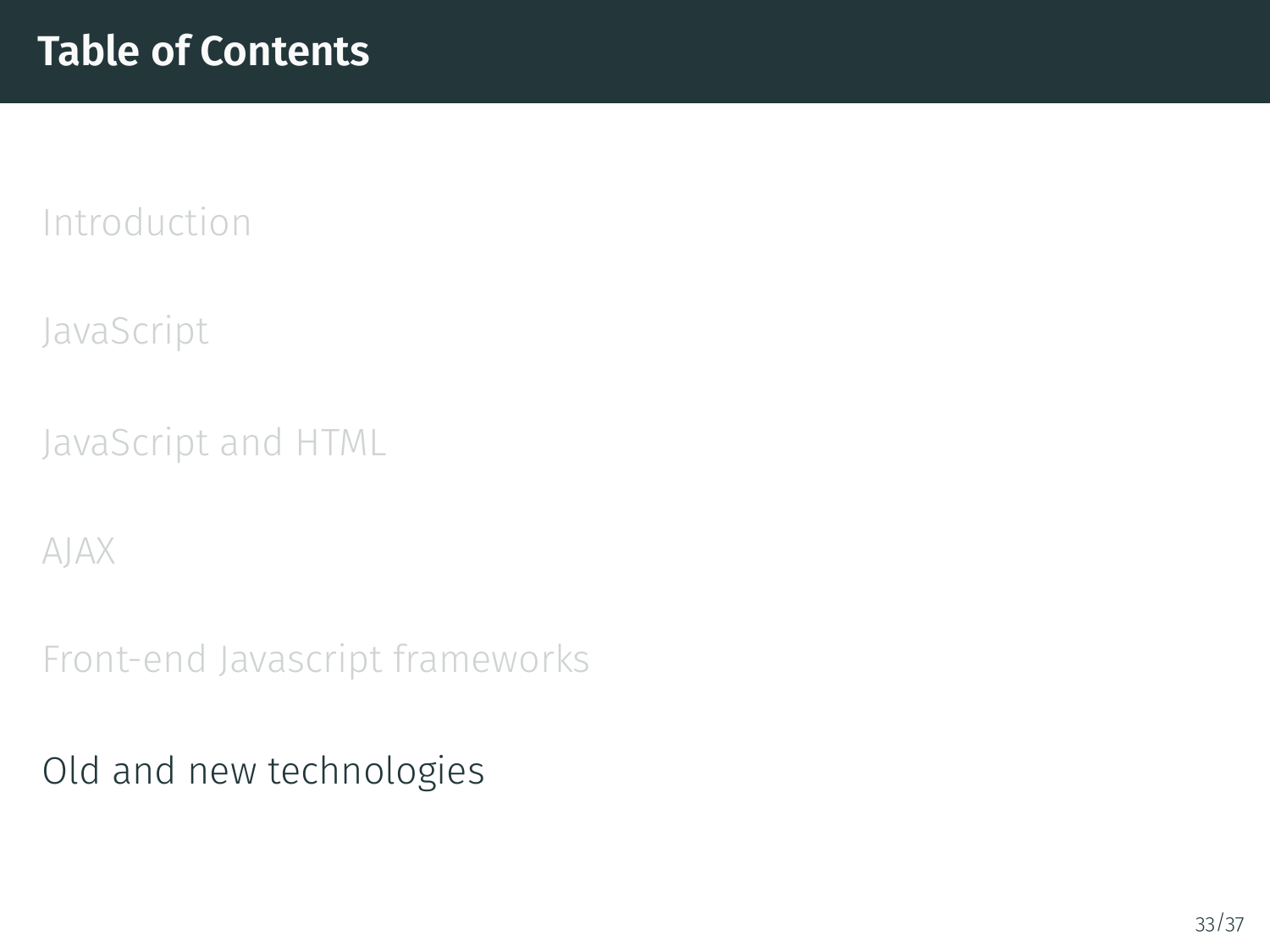# **Old technologies (not supported on mobile)**

- **Flash:** released in 1996 by Macromedia (bought by Adobe), used for videos, video games, etc.
	- Still used on  $7\%$  of the most popular websites<sup>4</sup>
	- Supported by  $95$   $\dot{a}$   $99\%$  of desktop clients in 2012 <sup>5</sup>
	- $\cdot$  No support on **mobile**, deprecated in 2017
- **Java applets:** released in 1995, rich applications but no interaction with the rest of the page: only on  $<$  0.1% of the most popular websites<sup>6</sup>
- Old Microsoft technologies: ActiveX, Silverlight, etc.

 $^4$ [https://w3techs.com/technologies/overview/client\\_side\\_language/all](https://w3techs.com/technologies/overview/client_side_language/all) 5 Source: *The Tangled Web*, chapter 8, 2012

 $^6$ <https://w3techs.com/technologies/details/cp-javaruntime/all/all>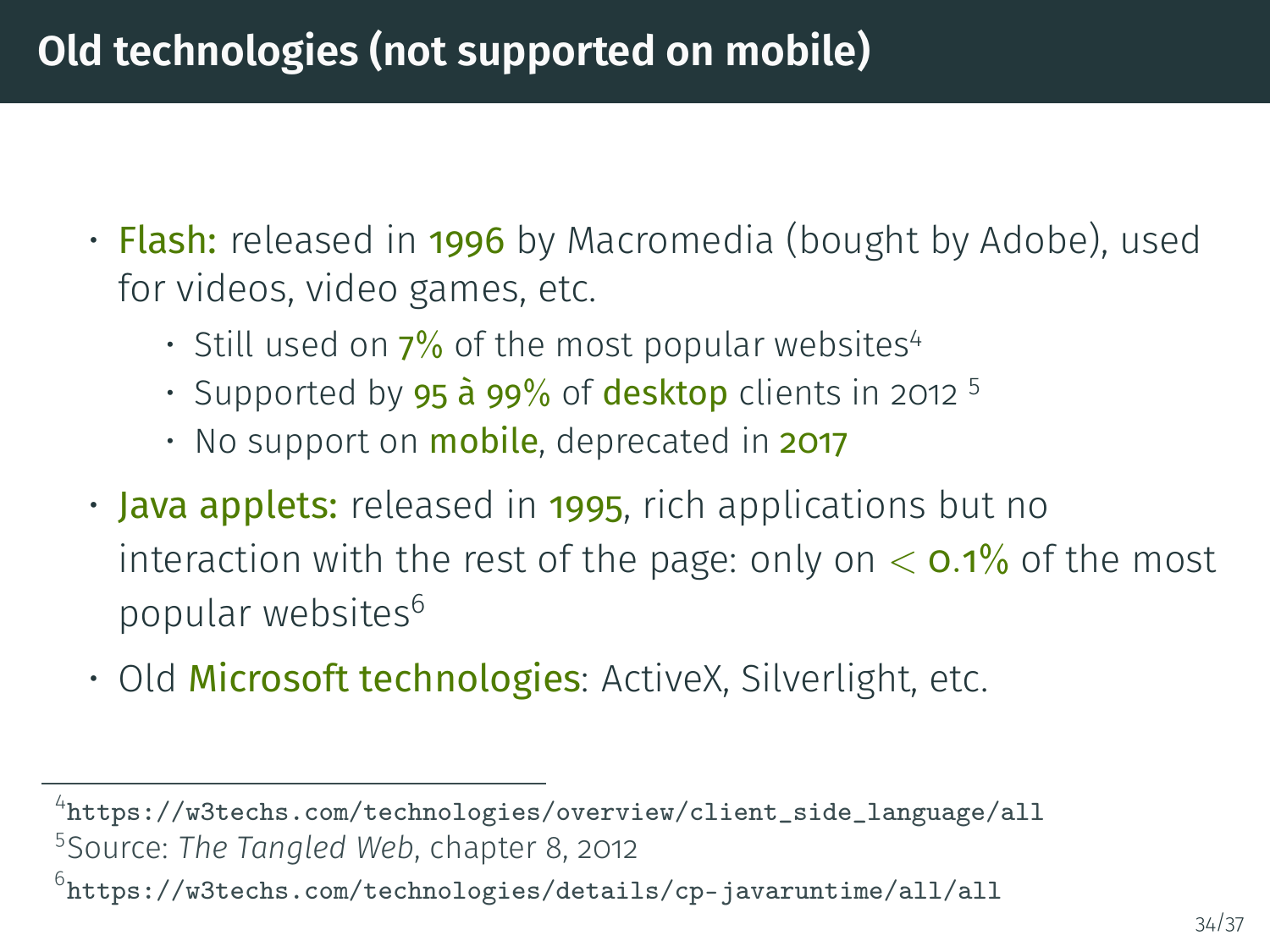- <canvas> Page region with efficient **bitmap drawing** in Javascript, useful for video games
	- **SVG+JS** Javascript manipulation of **vector graphics**
	- **WebGL** Javascript API for accelerated 3D using a GPU
	- **WebVR** Describe **scenes** for virtual reality headsets with a-scene
	- **WebRTC** Voice and video communication across browsers
		- **Offline** Web applications that can be used offline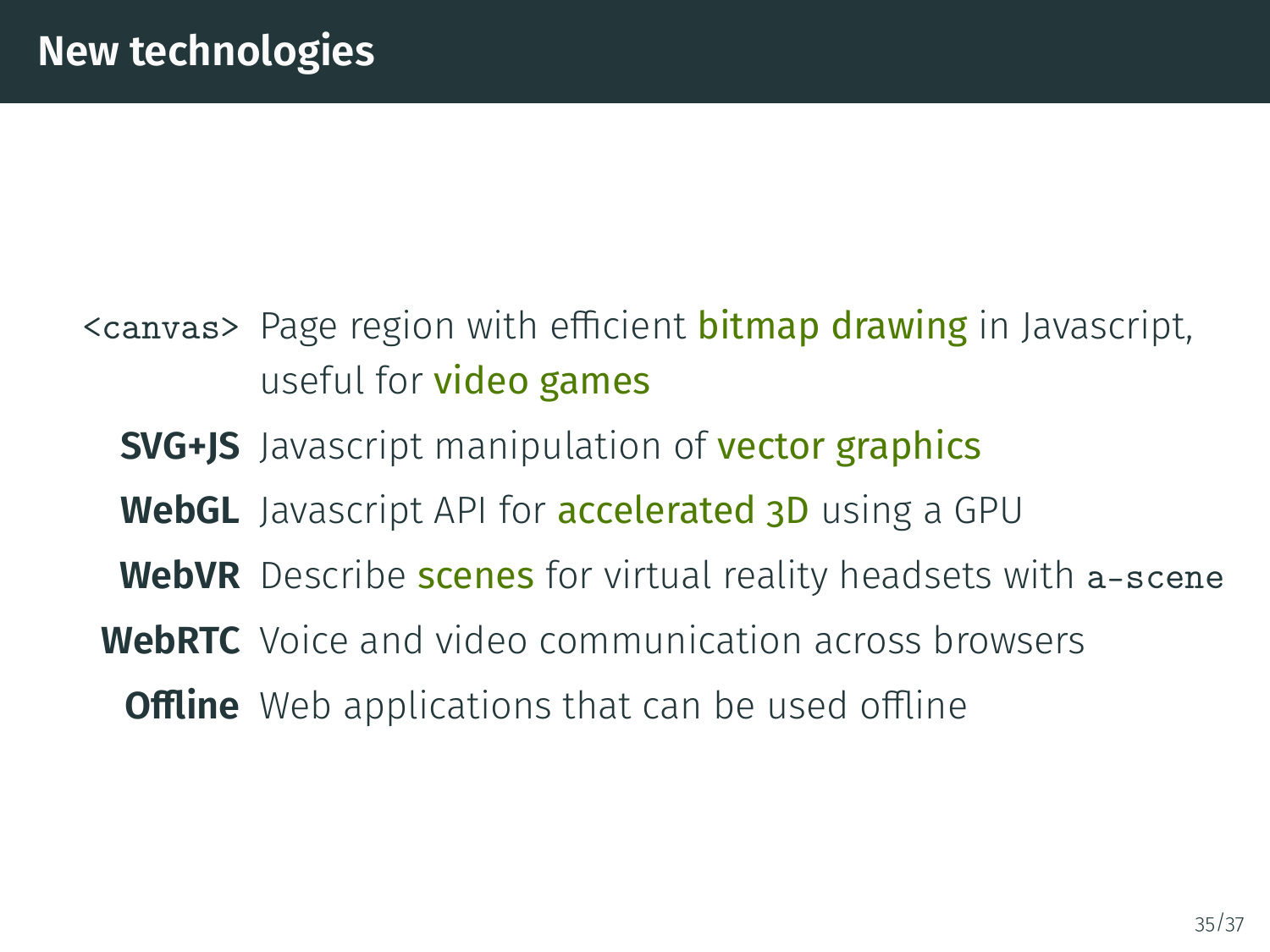- Creating **Web applications** and porting them to other platforms
	- Apache Cordova for mobile: embed the app in a Web View
	- Also: React Native
	- Firefox OS (abandoned)
	- **Electron:** bundle the app with Node.js and Chromium
- $\rightarrow$  Advantage: portability (don't need to develop multiple apps)
- $\rightarrow$  Drawback: performance